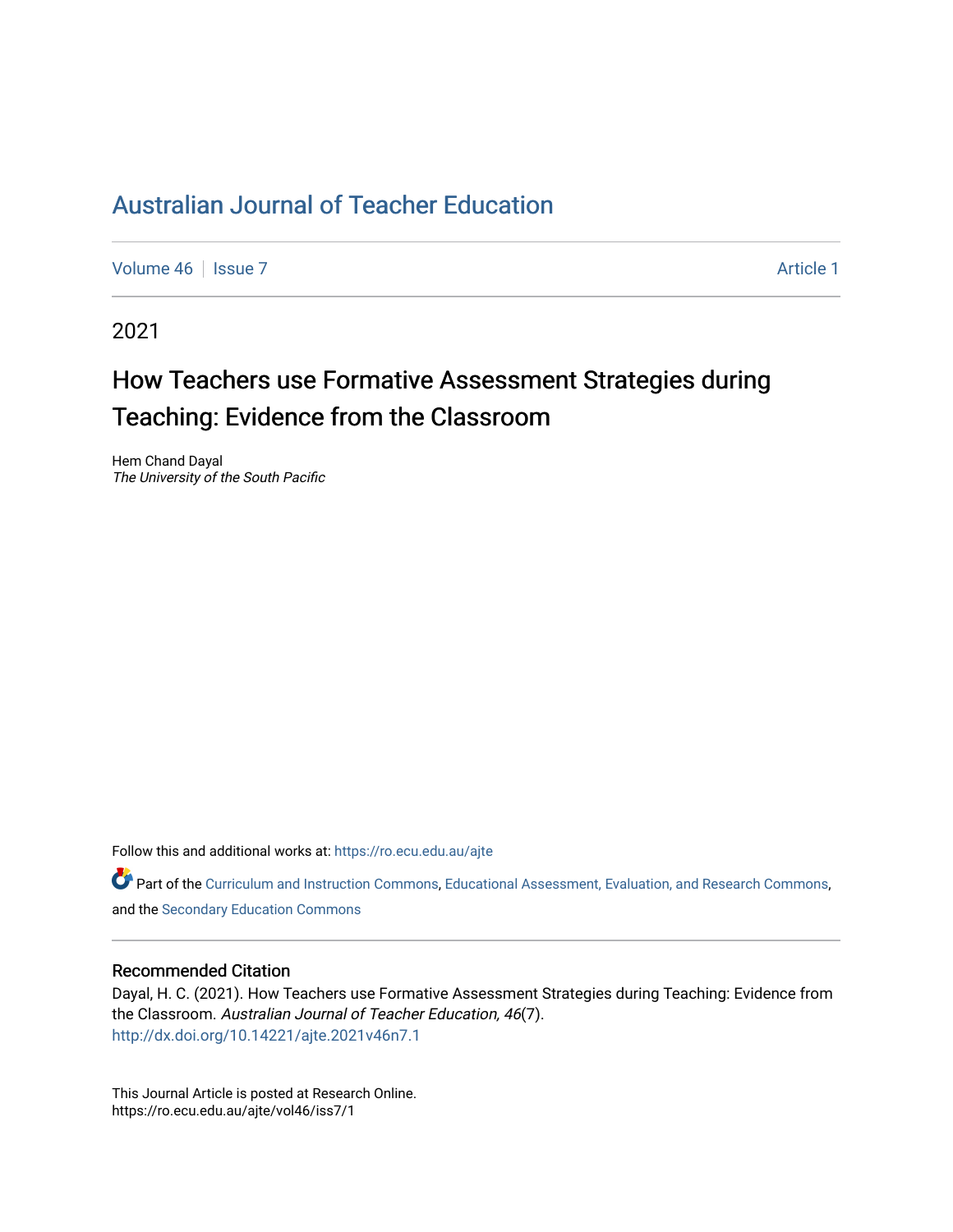## **How Teachers Use Formative Assessment Strategies During Teaching: Evidence from the Classroom**

## Hem Chand Dayal The University of the South Pacific

*Abstract: Using lesson observations, the study reported in this article explores how two practising secondary mathematics teachers implemented formative assessment actions in their classroom teaching. The study also investigated whether teachers' beliefs about teaching and assessment could be mapped onto their classroom practices. In particular, while the two teachers were implementing student portfolio assessment in their own Year 9 mathematics lessons, the classroom observations focused on how they utilised formative assessment actions such as clarifying and sharing learning criteria intentions and criteria for success; activating students as instructional resources; and, providing feedback that moves learners forward. The findings suggest that one of the teachers made better use of formative assessment or assessment for learning actions while the other showed an emerging understanding of such ideas. A holistic analysis of teachers' actions point to possible links to their beliefs about teaching and assessment. These findings imply that some teachers may hold productive beliefs about teaching and assessment that support the use formative assessment actions more readily. Such productive beliefs provide a useful platform for enacting better assessments inside secondary classrooms, given that there is paucity of research that deals with how secondary teachers make use of formative assessments. The findings implicitly confirm that better* use of formative *assessment strategies tend to result in more interactive lessons.*

## **Introduction**

Assessment in education has generally reflected a "measurement-driven" approach that serves purposes such as ranking students and keeping schools accountable (Watt, 2005; Popham, 2014; Carless & Lam, 2014; Wyatt-Smith & Klenowski, 2014). With changes in our understandings about how children learn, these assessment methods have been challenged (NRC, 2000, 2001, 2005; Popham, 2014; Blackburn, 2017). For example, the sociocultural approach to learning challenges the significance given to measurement-driven assessments (Smith, Hill, Cowie & Gilmore, 2014 Heritage 2014; Earl & Timperley, 2014; Cowie 2005; Willis & Cowie, 2014) and calls for a need for a change to different types of assessment techniques (Wyatt-Smith, Klenowski & Colbert, 2014; Popham 2014; Looney, 2014; Murchan & Shiel, 2017). Formative assessments, or assessments for learning, often capture many other varieties of assessments that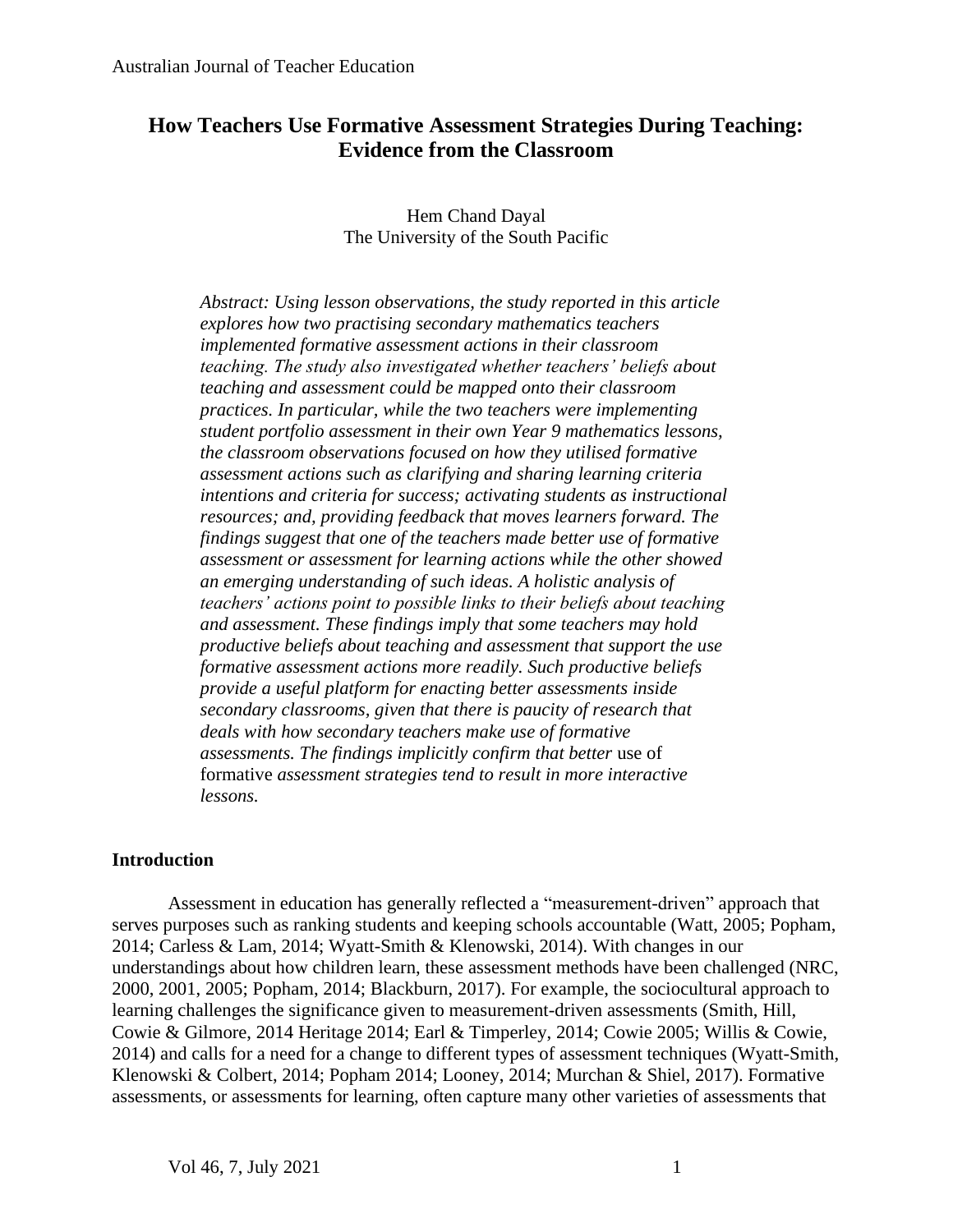teachers design and use. Formative assessment is an umbrella term that includes a variety of actions undertaken by teachers and/or students which provide information that can be used as feedback to guide teaching and learning (Black & Wiliam, 1998). A further requirement proposed by Cowie and Bell (1999) is that such assessments be implemented during the teaching and learning process.

A precursor to using formative assessments in the classrooms is the significance of a change in teachers' beliefs about teaching and assessment (Marshall & Drummond, 2006; Smith et al., 2014; Brown, 2018). According to Philipp (2007, p. 259), beliefs are "lenses that affect one's view of some aspect of the world". For example, teachers' beliefs affect their assessment related actions. As such, some teachers tend to re-enact the teaching as well as assessment behaviours of their own favourite teachers (Smith et al., 2014). In the Fijian classroom context, teachers generally teach and assess mathematics using traditional approaches. This is problematic because such an approach is likely to narrow down the curriculum and deny learners opportunities for active learning and engagement with higher-order mathematical processes such as problem solving and mathematical reasoning.

The main aim of this study was to explore how two teachers implemented formative assessment actions in their classroom after going over a two-day professional learning intervention in developing and enacting portfolios as a means of classroom assessment. A related aim was to explore if there existed any relationship amongst teachers' beliefs related to mathematics teaching and assessment and their classroom actions related to formative assessment. In order to explore this, it was seen as important to first investigate teachers' beliefs about mathematics teaching and assessment. Pursuing these research aims, the study sought to answer the following research questions: What are Fijian secondary mathematics teachers' espoused beliefs about teaching and assessment? When provided with support, how well do teachers utilise formative assessment strategies during teaching? To what extent do teachers' beliefs about teaching and assessment align with their classroom practices? The study is important because the Fijian mathematics lessons are generally teacher-centered and teachers rely heavily on traditional forms of assessments, such as written examinations. Therefore, exploring teachers' beliefs and knowledge about contemporary forms of assessment amidst a context dominated by traditional teaching and assessment practices will help us better understand teachers' assessment related beliefs and practices, and how assessments could be used to improve student learning (Brown, 2018; Bonner & Chen, 2019). According to Brown (2018, p. 7), teachers' conceptions matter because they help teachers "filter and guide their interpretation and implementation of assessment." In addition to this, previous research on formative assessments remains ill-conceived and there is a need to have more research on how formative assessments can contribute to "specific instructional situations and settings" (D'Agostino, Rodgers & Karpinski, 2000). The current study aimed to look at how two teachers applied formative assessment techniques in their mathematics lessons.

After a brief review of the theoretical underpinnings of the study, the literature on beliefs about teaching and assessment is presented. This is followed by methods, results and discussion of the findings. The final section concludes by presenting recommendation for further research.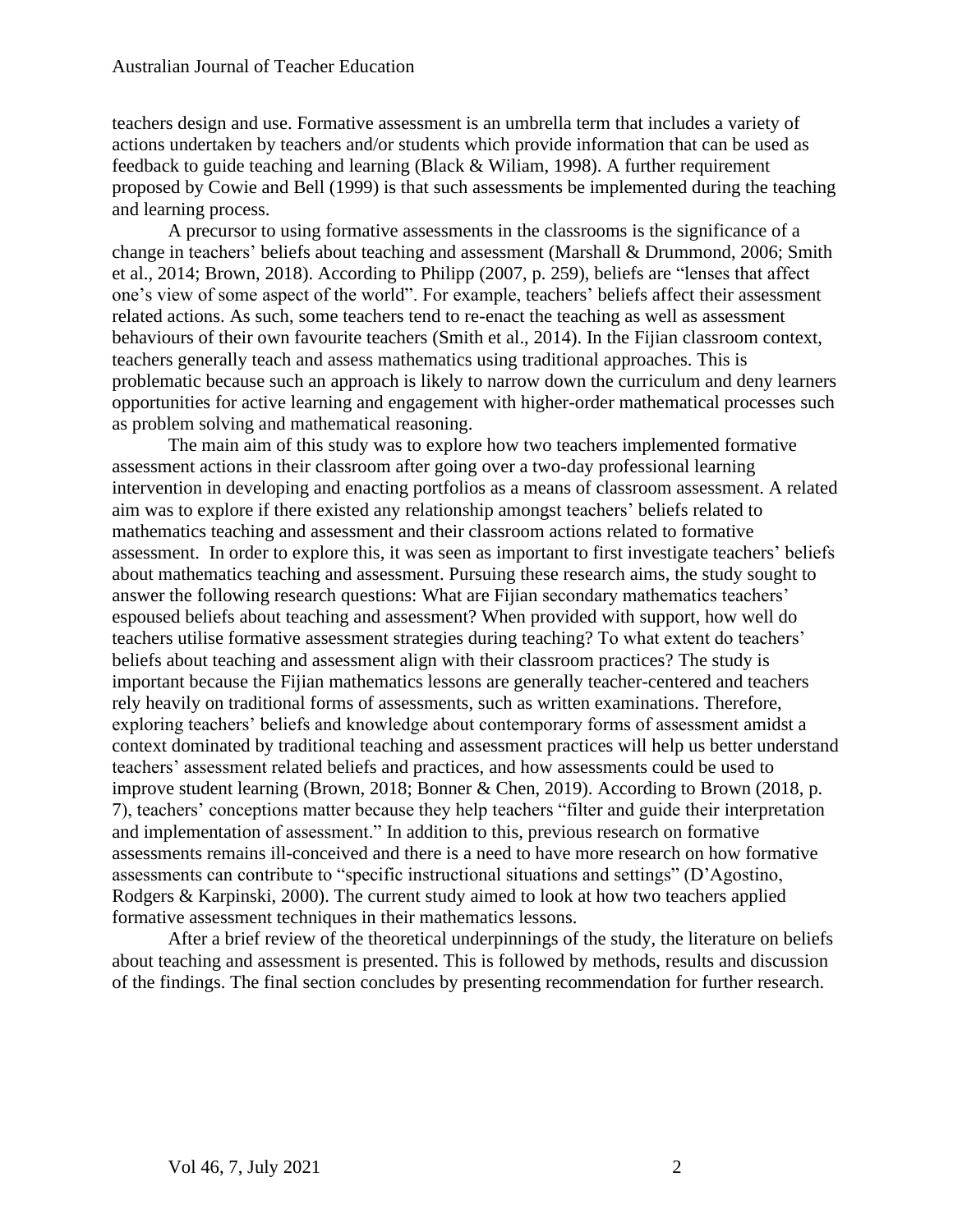## **Theoretical Orientation of the Study**

In this study, we were guided by the socio-cultural understanding of teaching and assessment. According to Cobb, sociocultural theorists seek to "investigate the participation of the *individual-in-cultural-practice*" (Cobb, 2007, p. 22; emphasis in original). Because sociocultural theorists see learning as deeply embedded in established, historically transforming cultural practices, this study saw merit in using this theory to gain a deeper understanding of formative assessment *in action*. Cobb (2007) states that while sociocultural perspectives have much worth, mathematics education researchers have not exploited this fully. However, a number of researchers in the area of formative assessment have shown much interest the sociocultural approach. For example, Willis and Cowie (2014) see assessment as a method of "generative dancing". The authors view learning and assessment as embedded in the cultural practices of learners. Learners tap on explicit and implicit forms of knowing from their sociocultural settings in order to successfully participate.

When learning is viewed as participation rather than a wholly cognitive task, our notions of what fits as evidence of learning must also evolve. Instead of trying to see 'inside' a learner's mind to explore his or her thinking processes, teachers must search for information such as how and why students do and do not interact with opportunities and resources to which they have access. According to Willis and Cowie (2014), assessment for learning is a situated practice in which interaction is very important. This idea is supported by Wyatt-Smith, Klenowski and Colbert (2014) who see assessment as enabling. Teachers must see themselves as choreographers who can harness the socio-cultural understandings that students have. In other words, teachers can use the sociocultural lens to understand students' thoughts and actions. This would be beneficial in terms of understanding the various complexities of learning from a much more situated perspectives of the learners.

Gaining from such insights, the study used the model of formative assessment (or assessment for learning, as is commonly known) suggested by Black and Wiliam (Wiliam, 2007). While there are many other models of formative assessments that are useful in making sense of the nature of formative assessments inside a classroom, such as the ones proposed by Cowie and Bell (1999) or Torrance and Pryor (1998), the current study chose the model proposed by Black and Wiliam because it provided a lens to understand what teachers and students would do in a classroom that had embedded formative assessment actions in a holistic way. While this model has been explored in classroom studies elsewhere, this study used this model to look into the Fijian classroom teaching. The study's methodology was inspired and guided by this model. This model has five formative actions:

- (a) clarifying and sharing learning intentions and criteria for success
- (b) engineering effective classroom discussions, questions, and learning tasks that elicit evidence of learning
- (c) providing feedback that moves learners forward
- (d) activating students as instructional resources for one another
- (e) activating students as the owners of their own learning (Black & Wiliam, 2009, p. 4). Implicit in these five categories is what Wiliam (2007) calls the 'big idea'– which is

about teachers and learners adjusting their actions in order to meet the needs of the learners. This 'big idea' notion of formative assessment was useful for this study because we were interested in how the two teachers and their students used information to adapt to their learning needs. Wiliam (2007) proposes categories that seem closely intertwined, although the categories are stated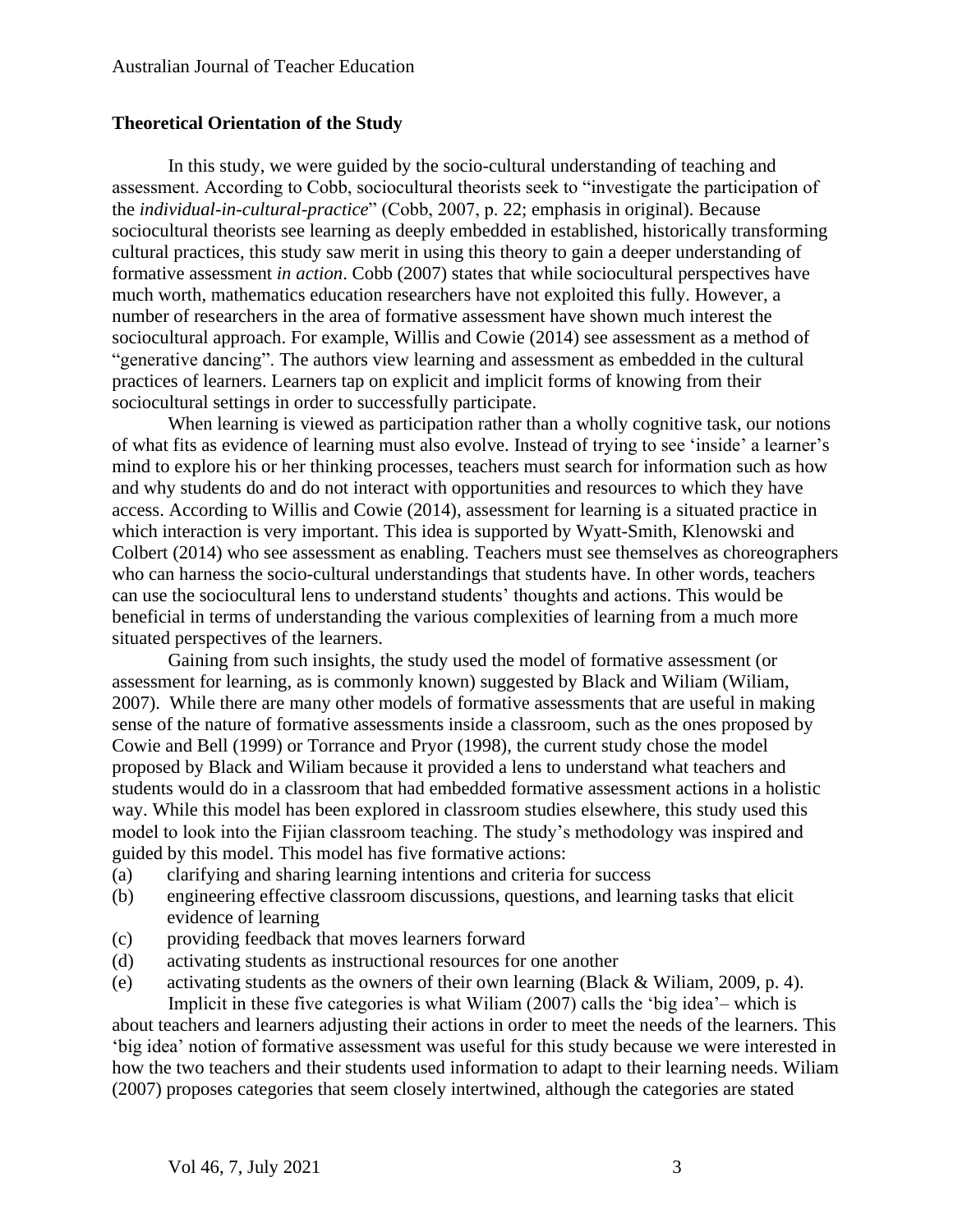explicitly. For example, engineering effective classroom discussions would only be possible if learners knew the learning intentions and the criteria for success. Furthermore, effective discussions would be expected to result in some kind of feedback, received either from peers, the teacher, or the learner him or herself upon self-evaluation and reflection. Similarly, activating students in self-assessment or peer-assessment would not happen in isolation. While such formative practices are commonly used in other countries, these strategies are yet to be practiced widely in the Fijian education context due to reasons such as cultural ones. For instance, the Fijian culture places importance on mature adults as teachers whose role is to teach and assess, thus downplaying the significance of young learners as active participants in learning and assessing.

The formative assessment framework that this study chose to employ utilizes three of the key actions suggested by Black and Wiliam (1998): *clarifying and sharing learning intentions; providing feedback; and activating students as instructional resources*. It would be reasonable to assume that the other two (engineering effective classroom discussion and activating students as owners of their own learning) would be implicit in the three categories already chosen. The researcher was of the view that it would be helpful if '*activating students as instructional resources*' is stated prior to '*feedback*' because one of the ways in which students would get feedback is through activating themselves as instructional resources for one another. This is not meant to indicate that learning will take place in such a linear manner. The reason *feedback* was placed at the end is that it represents that 'big idea' suggested by Wiliam (2007). These distinctions in the categories were used where possible. However, at times when the distinctions were blurred, the analysis of data focused on the one 'big idea' suggested by Wiliam (2007).

## **Literature Beliefs about Teaching Mathematics**

Teacher beliefs about how to teach mathematics affects their teaching (Speer, 2005, p.364). Past studies in this area can be categorised into two. The first category of research provides a descriptive analysis of mathematics teachers' beliefs about teaching and learning (Nisbet & Warren, 2000; Beswick, 2006, 2012; Boz, 2008; Ly & Brew, 2010). Beliefs about learning and teaching cannot be separated because teachers' beliefs about one is often reflected in the other. The other category of studies has focused on understanding the relationship between teachers' beliefs about teaching mathematics and their classroom practice (Boz, 2008). After presenting a short analysis on categories of teacher beliefs, a discussion on some of the studies examining relationships between beliefs and classroom practice is presented.

As explained by Nisbet and Warren (2000), two approaches to classifying mathematics teaching are common: a 'transmission' approach and a 'constructivist' approach (p. 36). The transmission approach "reflects a classroom environment that is dominated by timed tests, with little hands on experience and little consideration of the relationship between mathematics and the real world" (Nisbet & Warren, 2000, p. 40). This is similar to the traditional view of teaching (Boz, 2008). The constructivist view (Nisbet & Warren, 2000) or non-traditional view (Raymond, 1997; Boz, 2008) includes teaching mathematics with many real life and hands-on experiences, with lots of interaction between students (Nisbet & Warren, 2000).

In discussing the links between beliefs about mathematics and classroom practices, Nisbet and Warren (2000) note that the relationship, if any, between beliefs about mathematics, beliefs about teaching mathematics, and the classroom practice of teachers is a complex one.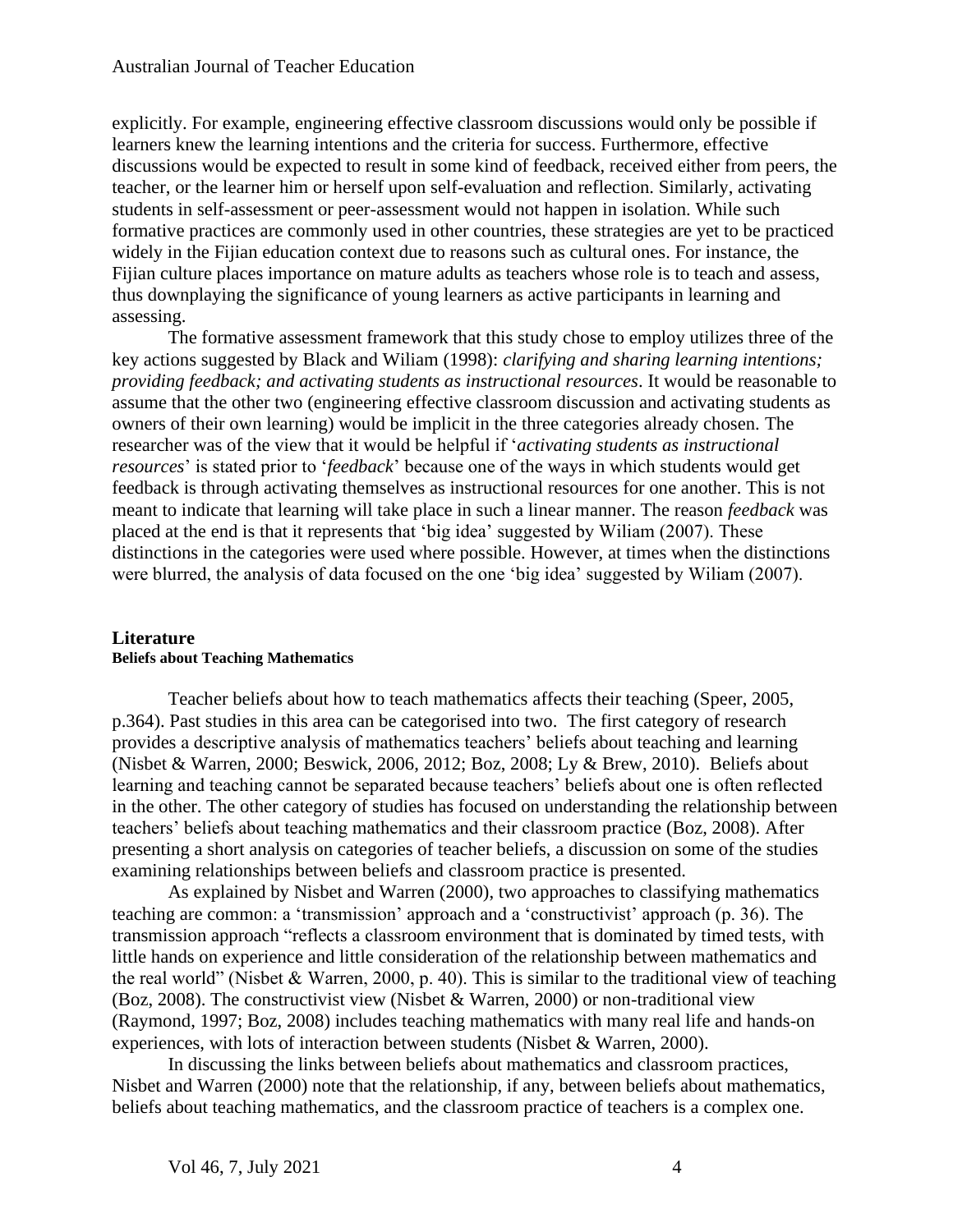They argue that this relationship is dynamic, with each belief influencing the others. For example, teachers' practices could be shaped by their beliefs about mathematics and teaching mathematics. On the other hand, classroom practice, in turn, could influence teachers' beliefs. That is probably why some studies, including seminal work such as that of Thompson (1984) and Lerman (1983), point out some connections between teachers' conceptions of mathematics and their classroom practice, whereas others show inconsistencies (Boz, 2008; Speer, 2005). Beswick (2012, p. 129) stressed that "teachers are unlikely to have beliefs that fit neatly in a single category." For example, a teacher can employ one belief in one context and another in another context (Beswick, 2012). On the other hand, Speer (2005) argued that some of the inconsistencies in outcomes of studies relating to teachers' beliefs could be due to the inappropriateness of the methodology used in investigating teachers' beliefs. In another study, Beswick (2012) explored teachers' beliefs about the nature of school mathematics and mathematics as a subject. Sally, who was an experienced teacher in the Beswick (2012) study held beliefs about teaching that were more inclined towards a "student-centred" view of mathematics teaching. The other teacher, Jennifer, held no ordered beliefs about mathematics teaching and learning as she was "yet to decide whether a traditional approach or a more inquirybased teaching approach was most effective in terms students' mathematics learning" (Beswick, 2012, p. 140) and this was closely reflected during her actual classroom teaching.

While there is some evidence of parallels between teachers' espoused beliefs about mathematics and their classroom practice, a few studies such as Raymond (1997) have suggested otherwise. However, there is a general acceptance that beliefs are a useful part of teachers' attitudes and practices (Koehler & Grouws, 1992; Thompson, 1992). According to Mcdonough and Clarke (2005), while some teachers are more aligned to the constructivist model of teaching, a considerable number of teachers appear not to have remained with an authoritarian, transmission style of teaching (Mcdonough & Clarke, 2005). Against this backdrop, this study of Fijian teachers aimed to explore the area of beliefs further by including a new category on assessment-related beliefs of practising teachers. A short literature on assessment-related beliefs is presented next.

#### **Beliefs about Assessment**

While there has been ample research on teachers' beliefs of mathematics and its teaching, comparatively little of this has been in the area of teacher beliefs of assessment in the context of secondary mathematics. G. Brown and colleagues have been at the forefront of such research (see for example, Brown 2003; Brown 2004; Brown & Hirschfeld 2007; Brown, 2018). The authors used the term 'conceptions' to refer to what is called 'beliefs' in this study. They identified the following four ways in which teachers view assessment. The first view links to 'assessment for learning'. In this regard, improving student learning is the major purpose of assessment. This can be done by giving effective feedback and involving learners through actions such as self- or peer-assessments.

Harris (2008) explains that the next two belief areas identified by Brown (2004) are linked to assessment actions known as assessment of learning. Such beliefs are associated with actions such as making students be responsible for their own learning or gaining the required certification or holding teachers and schools accountable for student learning. The final area of teacher beliefs rejects the notion of assessment and argues that there is no valid use of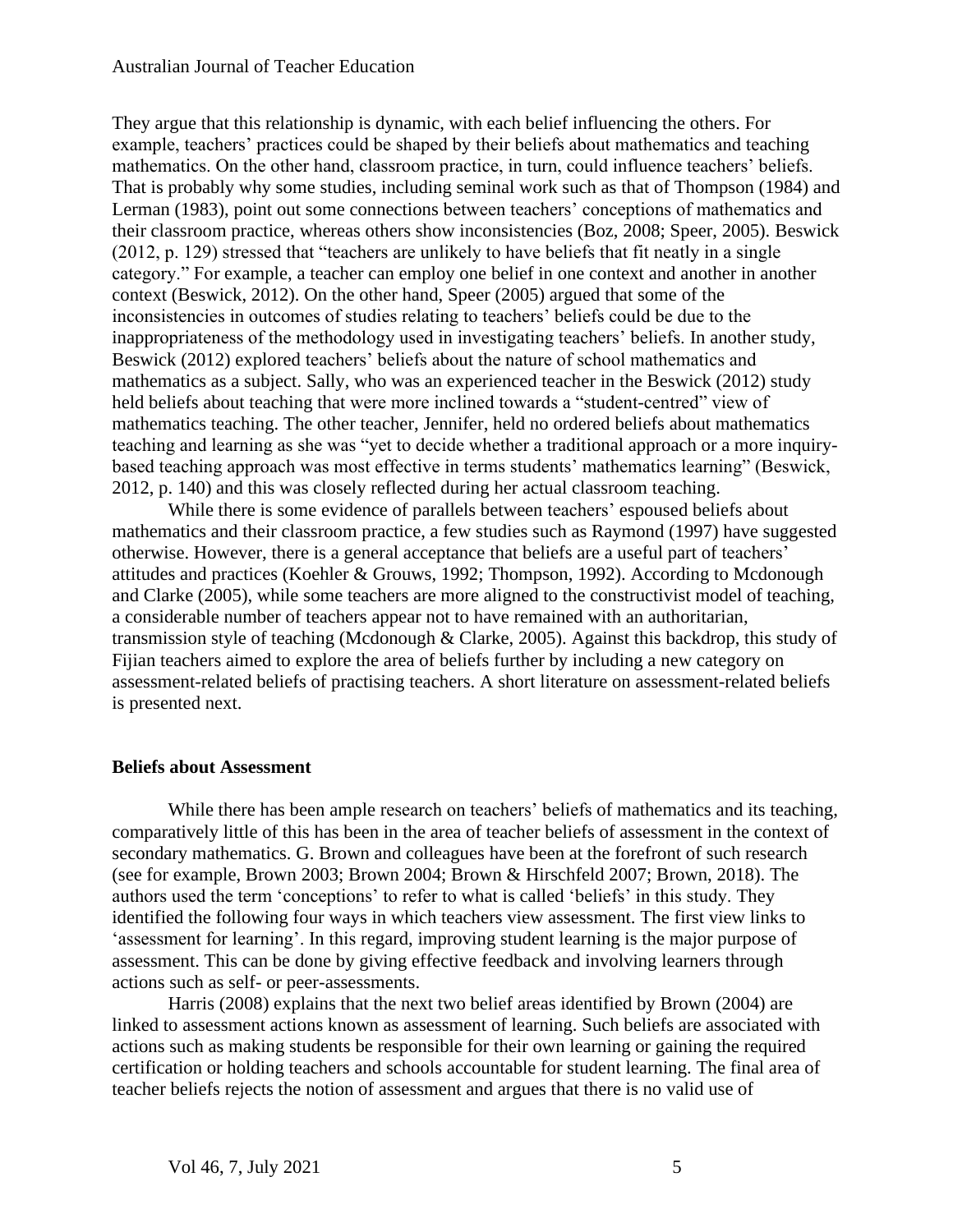assessments in the education system. Under this view, assessment is seen as unreliable and undesirable (Brown, 2003; Brown, 2004; Harris, 2008). Brown (2004) argues that teachers may simultaneously hold multiple conceptions of assessment. For example, teachers in his study in New Zealand held a conception of assessment for improving teaching and learning as well thinking of it as a means of holding schools accountable. Similar findings have also been revealed in studies such as Hui and Brown (2010), Dayal and Lingam (2015, 2017), Dayal, Lingam, Sharma, Fitoo and Sarai (2018).

Teachers conceptions of assessment are important because different conceptions have the potential to result in different assessment practices (Vandeyar & Killen, 2007). For example, an educator will use assessment as in important part of his or her teaching if he or she views assessment as useful method of gathering information about teaching and learning. In addition, those who value the accountability conceptions might use assessment to hold learners accountable for their own learning. Educators who view assessment invalid and not useful will probably avoid formative assessment (Vandeyar & Killen, 2007). Some evidence of this relationship can be gathered from classroom studies such as that of Marshall and Drummond (2006). The authors conclude that the beliefs which teachers hold about learning will impact their classroom practices related to assessment for learning.

It can therefore be argued that teacher conceptions of assessment is an area worth exploring. As suggested by Marshall and Drummond (2006), bringing positive changes in teachers' assessment related practices is quite challenging. The authors also speculate that teachers' beliefs about learning and assessment seem to provide a useful lens to view how teachers take up formative assessment actions in the classroom. As Nisbet and Warren (2000) pointed, there is a dearth of research studies on teachers' beliefs about the purposes of assessment. Again, this paucity is more evident when it comes to secondary mathematics teachers' beliefs because most of the existing studies have utilized pre-service teachers or primary teachers. Apart from exploring teachers' beliefs about assessment, the current study also explored the plausible links between teacher beliefs and their classroom practices related to assessment for learning.

#### **Contexts and Methods**

The researcher worked with two Year 9 classes that do not have to sit for high-stakes national examinations. This decision was made because year 9 classes are less pressured and this makes conducting research with these classes more possible. The Fijian secondary education system places a lot of emphasis on examinations. Examinations at upper secondary level, that is, at Year 12 and 13 serve selection purposes, with those who succeed continuing to the next levels of education. There have been repeated calls from the Ministry of Education (MOE) for schools to target a one hundred per cent pass rate in all national examinations.

This research was conducted in three interrelated phases of which two phases (phase one and three) are described in detail in this section. Phase one of the study included one-to-one interviews with 13 secondary school teachers. The purpose of the interview was to explore teachers' beliefs about teaching and assessment. In addition, the interviews also gave information on teachers' previous experiences in dealing directly with portfolios and formative assessment.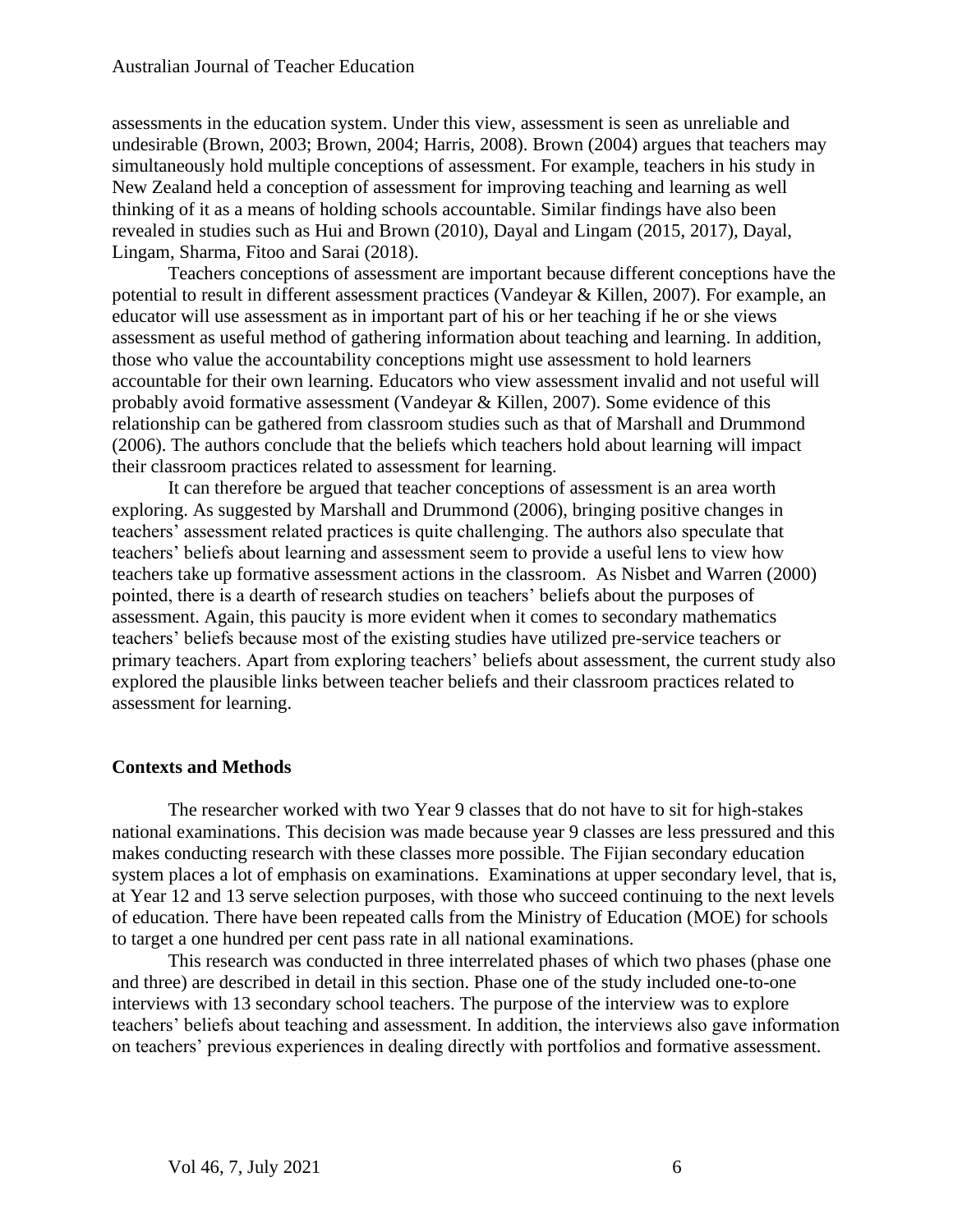In phase two, these participants took part in a two-day professional learning intervention about how to develop portfolio assessments for their Year 9 class. During this professional learning, the participants were introduced to the idea of formative assessments and ways in which they could use these ideas while implementing portfolio assessments. All the participants liked the idea of portfolios as a means of assessment (Dayal & Cowie, 2019).

In phase three, two of our participants were followed in a series of classroom observations while they implemented portfolio assessments. Short interviews were also conducted post lesson observations. There were seven lesson observations done in total. This final phase of the study, combined with phase one interviews with the two teachers, is reported in this paper. The specifics of the research methodology are presented below.

## **Research Participants**

The participants in the study reported here were two practising secondary school mathematics teachers, Gavin and Jenny (Pseudonyms used). Gavin, a teacher at Marau College, had been teaching mathematics at the secondary school level for the past 19 years, the current year being his 20<sup>th</sup> year of teaching. Gavin had a Diploma in Education majoring in mathematics and basic science from the Fiji College of Advanced Education. Gavin's lessons were observed on four separate occasions, with each observation lasting for approximately 30 minutes.

Jenny, a teacher at Kaivata College, had been teaching mathematics at the secondary school level for the past 6 years. Jenny had a Bachelor of Science degree majoring in mathematics and science. She had also completed a Post Graduate Diploma in Mathematics. Jenny's lessons were observed on three occasions with each observation lasting approximately 30 minutes.

The individual interviews regarding beliefs about teaching and assessment were conducted a few weeks prior to the professional learning intervention. For the implementation phase of the study, the case study teachers were selected based on their espoused beliefs. They were also nominated by their respective Heads of Department, and both voluntarily agreed to take on that role. The two case study schools were purposively selected for the larger study (Dayal & Cowie, 2019). The two teachers were not known to the researcher prior to the study. The two teachers implemented portfolio assessments in their respective schools approximately two weeks after the professional learning intervention. Prior to the commencement of this study, ethics approval and permit to conduct research was sought from the researcher's university and the Fijian Ministry of Education respectively.

## **Instrument**

In order to elicit teachers' beliefs about teaching and assessment, the study used prompts during one-to-one interviews, as recorded in table 1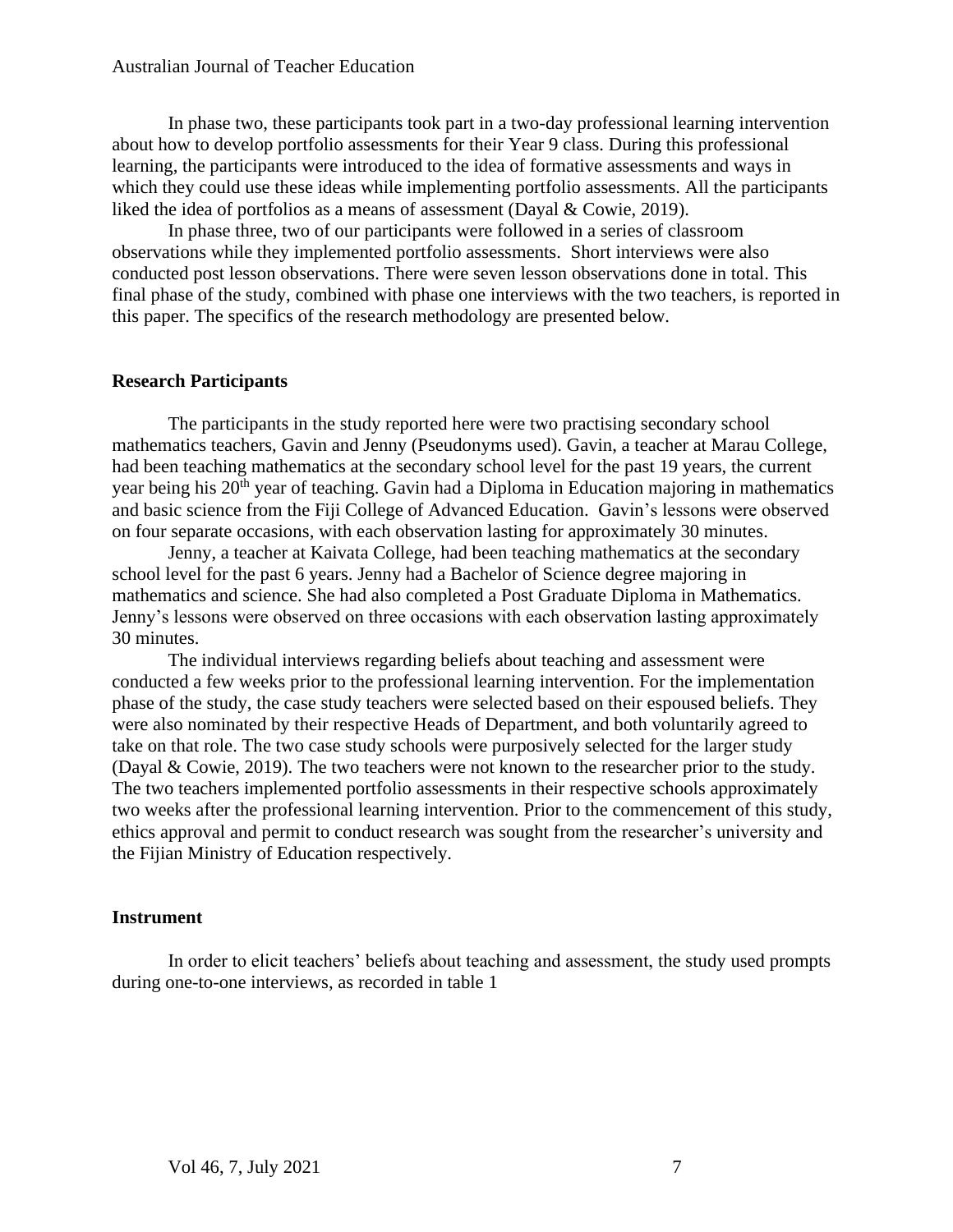| <b>Beliefs about Teaching</b>                                                       | <b>Beliefs about Assessment</b> |
|-------------------------------------------------------------------------------------|---------------------------------|
| How did you learn mathematics? In your view, what are some                          | Think of the term               |
| of the (best) ways in which students learn mathematics?                             | Assessment. What comes to       |
| Which scenario is more important in mathematics teaching and                        | mind? What is the main          |
| learning: View 1 – Understanding that $5 \times 23 = (4 \times 23) + (1 \times 23)$ | purpose of assessment? What     |
| 23), or View 2 - Understanding that finding the cost of 5 apples                    | are some other purposes?        |
| at 23 cents each involves calculating $5 \times 23$ , and knowing a way             |                                 |
| of doing it.                                                                        |                                 |

#### **Table 1: Beliefs Questions**

The interviews with Gavin and Jenny took place at their respective schools and were audio-recorded and transcribed. Each interview lasted for approximately 30 minutes.

## **Data Analysis**

Interview data from phase one of the study were analysed using three broad categories or themes derived from literature and these beliefs are represented in table 2. While the broad categories of traditional and constructivist have been used widely to describe beliefs about learning and teaching, they offered a useful lens to analyse teachers' beliefs about assessment as well. The researcher was aware that the two categories of beliefs may not be mutually exclusive. This meant that teachers could hold mixed beliefs. The beliefs framework is in table 2.

| <b>Types of beliefs</b>          | Beliefs about learning and teaching<br>mathematics                                                                                                                                                                     | <b>Beliefs about assessment</b>                                               |
|----------------------------------|------------------------------------------------------------------------------------------------------------------------------------------------------------------------------------------------------------------------|-------------------------------------------------------------------------------|
| Traditional beliefs              | Skill mastery, passive reception of knowledge,<br>individual learning.<br>Content-focused with an emphasis on<br>performance, teaching of facts with a<br>transmission view<br>Autonomous exploration of own interest, | Tests and examinations that focus on<br>facts. Assessment for accountability  |
|                                  | questioning, discussing, and negotiating<br>Learner-focused                                                                                                                                                            | Various modes of assessment.<br>Assessment improves teaching and<br>learning. |
| Constructivist<br><b>beliefs</b> | Active construction of knowledge                                                                                                                                                                                       |                                                                               |

**Table 2: Data Analysis Framework for Teachers' Beliefs**

In order to derive understanding of classroom observation data in the implementation phase of the study, the study utilised three out of the five formative assessment strategies offered by Wiliam (2007). When analysing the audio recordings of the lessons, the researcher paid particular attention to how Gavin and Jenny offered opportunities in their respective classrooms for the following formative assessment actions: clarifying and sharing learning criteria intentions and criteria for success; activating students as instructional resources; and, providing feedback that moves learners forward. These categories are reflected in the analysis of their classroom teaching summarised in table 3 below. Both Gavin and Jenny taught the same topic to their respective Year 9 Classes, although lessons observed differed slightly. The participants were aware that portfolio assessments were to be implemented as an assessment *for* learning activity, and not to be used as a means of summative evaluation of students' learning.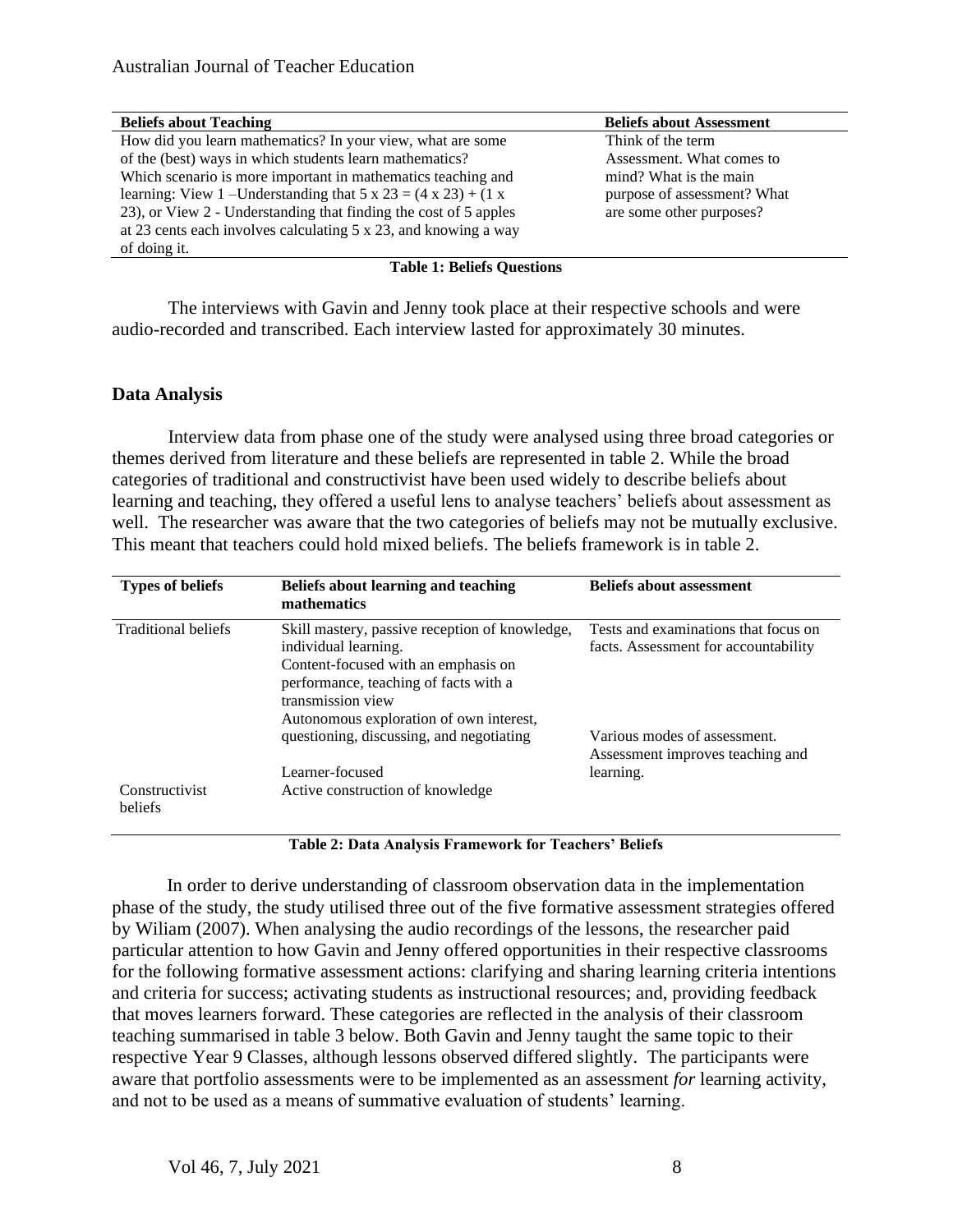## **Results Teachers' Beliefs**

Gavin and Jenny's beliefs about teaching and assessment are summarised in Table 3. Gavin held strong constructivist beliefs about teaching and assessment. In other words, Gavin held a view of learner-centered teaching using various means of assessing student learning. Jenny, on the other hand, held strong traditional beliefs about teaching, but agreed with View 2 of teaching for understanding. This meant she showed some evidence of constructivist beliefs. When talking about assessments, Jenny's interview revealed that she held strong beliefs in favor of assessment of learning.

| <b>Teacher</b> | <b>Beliefs about Teaching</b>                                                                   | <b>Beliefs about Assessment</b>                                                         |
|----------------|-------------------------------------------------------------------------------------------------|-----------------------------------------------------------------------------------------|
| Gavin          | Constructivist Beliefs - Learner focused, with                                                  | Assessment improves learning                                                            |
|                | active construction of knowledge where learners                                                 | Various modes of assessment                                                             |
|                | explore, question, discuss and negotiate learning.                                              | (Example – "Assessment tells me how I                                                   |
|                | Strongly favors View 2 of learning and teaching                                                 | have done as a teacherI have to re-do or                                                |
|                | mathematics.                                                                                    | re-design my class and take another                                                     |
|                | (Example – "I think students need a lot of hands                                                | approach"; "Assessment means more than                                                  |
|                | on experience while doing mathematics"; learning                                                | $tests$ ".)                                                                             |
|                | mathematics becomes meaningful when we use                                                      | Gavin was able to discuss other purposes of                                             |
|                | hands on activities involving maths, for example,                                               | assessment such as how assessments could                                                |
|                | "we had to do a buy and sell when learning<br>money, or we had cups of water when learning      | help him re-shape his teaching. "I have to<br>re-look if students have not given me the |
|                | volume." View 1 was "quite abstract as it was not                                               | answer I expected. I have to do that again or                                           |
|                | dealing with anything real, so if students are                                                  | do something else."                                                                     |
|                | introduced to view 2, they can then relate to view                                              |                                                                                         |
|                | 1")                                                                                             |                                                                                         |
| Jenny          | Generally Traditional Beliefs-content focused,                                                  | Ranking and grading roles of assessment,                                                |
|                | with emphasis on completion of tasks and passing                                                | using single (testing) mode of assessment.                                              |
|                | of examinations. However, she also favors View 2                                                | (Example – "Test given to see how much                                                  |
|                | of teaching mathematics as well, showing a                                                      | students have learntit is an activity to                                                |
|                | glimpse of constructivist views when asked about                                                | grade the students"; "to find out how much                                              |
|                | the teaching and learning scenario.                                                             | students have mastered".                                                                |
|                | (Examples that support traditional beliefs – "I<br>learnt mathematics by doing lots of practice | Jenny, was unable to list any formative<br>purposes of assessment. In her view, all     |
|                | examples and exam questions. In my class I use a                                                | purposes of assessment were summative in                                                |
|                | lot of examples from past year examination papers                                               | nature. Excerpts from Jenny's interview are                                             |
|                | because this is what students need to learn". "I                                                | shared below:                                                                           |
|                | teach mathematics by doing short notes and                                                      | Researcher: In your view, what is the                                                   |
|                | formulas" and "doing more questions" When                                                       | major purpose of assessment?                                                            |
|                | asked why she thought this type of learning was                                                 | Jenny: To test the students' ability, to                                                |
|                | effective for her class, she responded that                                                     | assess students and to know how much                                                    |
|                | following steps was the best way to learn, and that                                             | they know.                                                                              |
|                | doing of past year examination questions helped                                                 | Researcher: Can you think of any other                                                  |
|                | them (students) pass mathematics.)                                                              | purpose?                                                                                |
|                |                                                                                                 | Jenny: To pass exams and go to higher<br>level?                                         |
|                |                                                                                                 | Researcher: Any others?                                                                 |
|                |                                                                                                 | Jenny: Ummmto see which students                                                        |
|                |                                                                                                 | are, I mean good at which particular                                                    |
|                |                                                                                                 | field, and whether they are supposed to                                                 |
|                |                                                                                                 | go to tertiary institutions.                                                            |

**Table 3: Summary of Gavin and Jenny's Espoused Beliefs Related to Teaching and Assessment**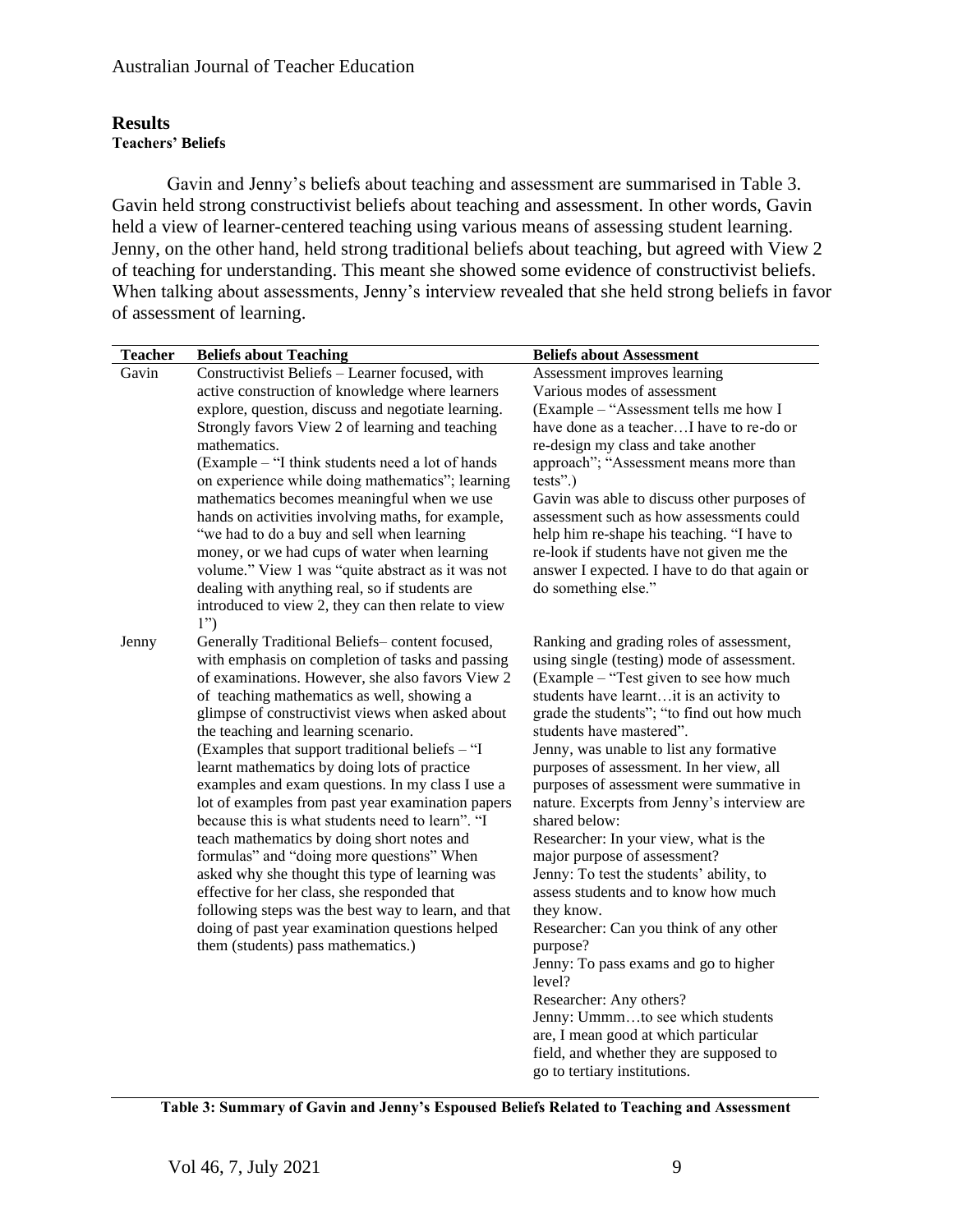#### **Implementation of Portfolio Assessment** *Gavin's Case*

Gavin's Year 9 class had 42 students with 20 males and 22 females. The classroom organization was traditional – students were seated in rows and columns of two, to accommodate the large class size. A large blackboard and a teacher's table dominate the front of the room. Year 9 students  $(14 - 15$  year olds) are fresh from the primary schools – this being their first year of secondary schooling. In describing how Gavin went about his teaching, at the same time figuring in the concept of portfolio assessment, we use the categories of formative assessment suggested in the proposed framework.

#### *Clarifying and Sharing Learning Intentions and Criteria For Success*

By the time of the first lesson observation, Gavin he had already introduced the concept of portfolio assessment to his students, so that they would be undertaking it as part of the topic 'Measurements'. In his recap of portfolios, he focused on the important features such as 'selection of activities to go inside the portfolio', 'providing reasons for selection', and 'writing about what students liked, did not like, understood very well or did not understand well'.

*In yesterday's lesson we did talk about portfolio assessment (whole class responds 'yes sir'). Portfolio assessment has a few features. The first feature is that you are going to put all your assessments inside your portfolio. The next feature that is very interesting about portfolio assessment is that it is not compulsory to put a particular activity only. For a given topic you will do a few activities and from there, you will choose one…you have the opportunity to pick from those activities…that is one particular strong point about portfolio assessment. The next thing we talked about is that when we pick, we need to have some reasons as to why we pick a certain activity. We all need to reflect on why we picked. After that, you will write a paragraph about what we liked, did not like, understood very well or did not understand well.*

Gavin's comments suggest that he, from the start, had focused his class's attention on formative actions such as 'choose' or 'pick' that would involve students in some kind of selfevaluation. Furthermore, providing reasons for selection and writing personal statements signaled strong relevance to reflective thinking and practice. All of this indicated that Gavin had shared the criteria for portfolio assessment quite clearly, although a closer link to learning intentions could have been included in the selection criteria. This could be noted in students' whole class responses as well. However, at this stage, there was no mention of how the portfolios would be graded. In other words, although students were well briefed on what to do, how their work would be graded was not clear at this stage. Upon asking, Gavin suggested that the typed criteria of success in the form of a rubric had been given out during the previous lesson and students were aware that each item in the portfolio would have equal marks. As the lesson progressed, and upon discussing the learning objectives in detail, Gavin explained how student work would be judged using the marking rubric. The following is part of how Gavin discussed the criteria of success:

*Before you start the activity, I want you to look at the marking rubrics at the bottom of the activity sheet. You get five points if you have a correct income, all the calculations, and a savings. If you don't have any savings, I can't award you*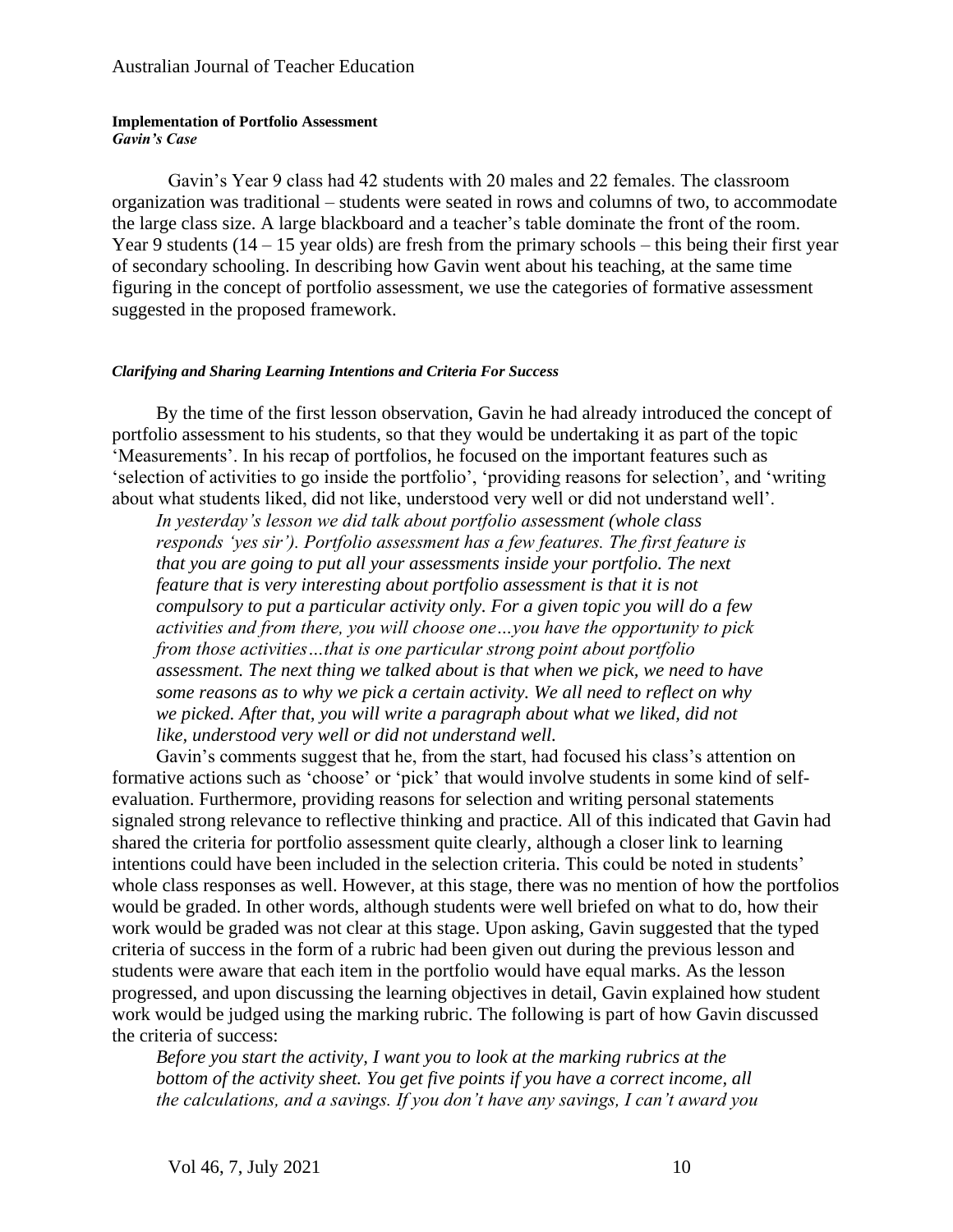*five points. That's something you look at before you start……you have one point if you have a partial budget…you started it but you did not end it correctly. (Gavin's Lesson Observation 1, 22nd May, 2015)*

Apart from sharing the overall criteria on portfolio assessment, Gavin made it explicit in all four lessons what learning intentions he had for his learners. He did this verbally as well as using the blackboard. Although the first quarter of his lesson was normally dominated by teacher talk, his explanations were clear and easy to understand for year 9 students. Instead of writing the objectives on the blackboard only, he focused on breaking down each learning objective into its simplest form using teacher talk situated in real-life contexts. For example, on budgeting, the following discourse was noted:

*Gavin: (After explaining the three-column budget format on the blackboard). We are going to plan a budget for … (pauses and students shout 'class party'). Term end party that is. What are some of the things you need to do first? Student: Work out the levy.*

*Gavin: Yes…Levy means how much you will charge per-person. How will you work out the levy?*

*Student: How much money is needed for the party? Gavin: Yes…depending on that…you will work out how much will be needed. And that will depend on what you are going to do in the class party. And depending on all this, you work out a class party budget in pairs. (Gavin's Lesson Observation 1, 22nd May, 2015)*

This discourse makes clear that students were required to 'work out a class party budget in pairs'. Rather than writing the lesson objective on the board, Gavin gave explanations on what the lesson objective required the students to do (budget), and how they would go about doing it (in pairs).

## *Activating Students as Instructional Resources*

During the first lesson observation, Gavin provided students the opportunity to engage in becoming instructional resources. In this lesson, Gavin explained the given learning intentions and the criteria for success for the budget activity. Students then worked in pairs. The students were actively engaged in discussions on budgeting for their term two class party. Gavin walked around the room observing students' work. The following conversation with one pair of students (Livai and Sera) who were busy doing their sums for their budget illustrates how effectively these students could act as instructional resources for one another.

*Gavin: (To whole class) It's a form party…I do not encourage you to save a lot of money.*

*Sera: (Quickly) That means that we have to cut this amount (Referring to the \$10 Levy). We can cut it down to \$6, Sir, because it is too high.*

*Gavin: (To the pair) It is a large amount and we can't keep it in a bank. We look at the logic of saving too much. You need to re-assess your levy or you could relook at your particulars (expenses) you might increase your expenses. (Teacher doesn't tell them what exactly to do but gives them two options to choose from.) Livai: How much are we putting then? (Means what is the revised levy, this indicates that they will keep their expenses the same but will reduce their levy.) Sera: \$6*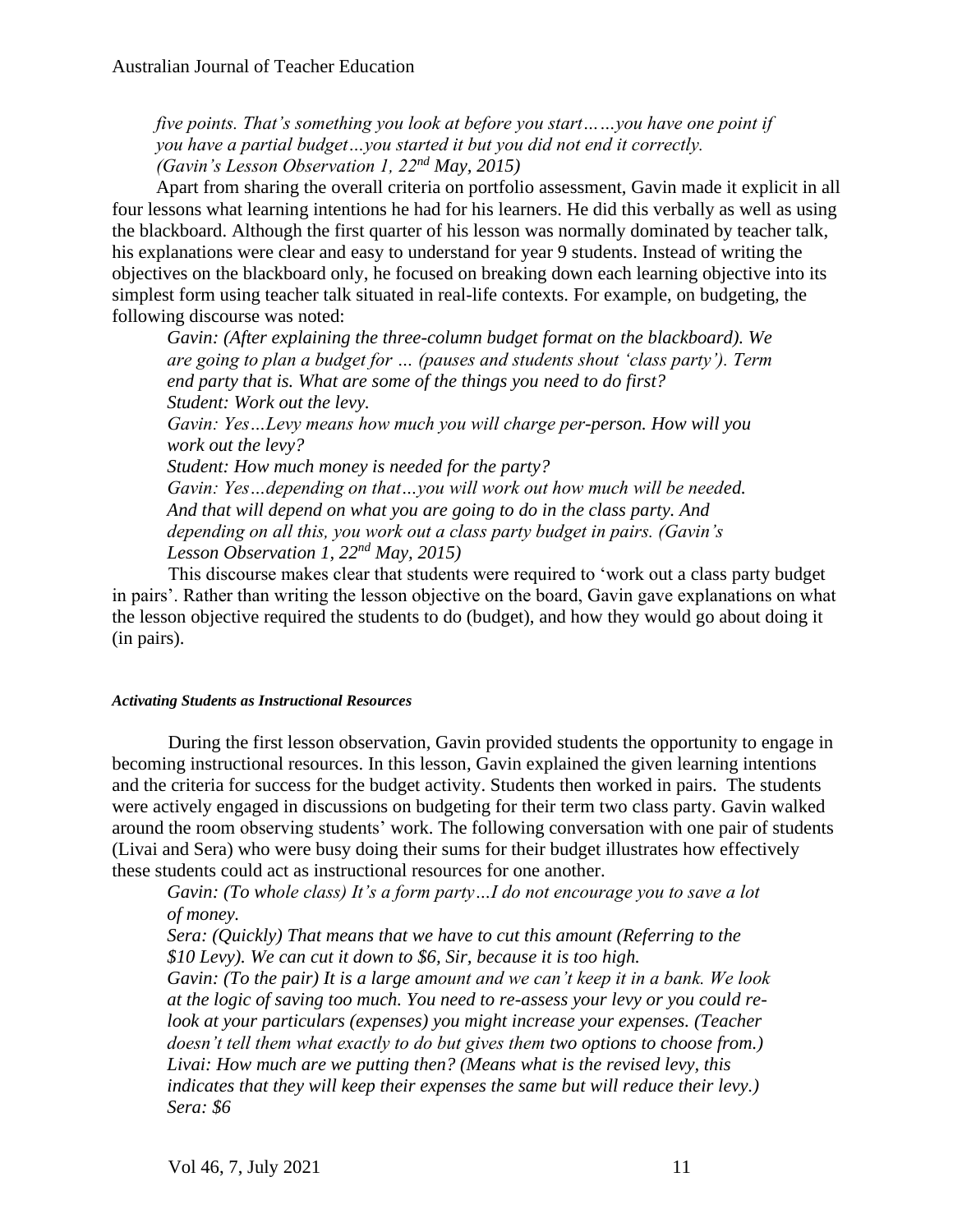*Livai: I think put it as \$5 (Livai and Sera are both using trial and error method of trying to balance their form party budget.) Sera: Does some calculations. (Livai participates in doing the calculations as well.) Gavin: What have you done? Sera: We cut it to \$6. Gavin: Will you have enough money for the expenses? Livai: (Unsure yet again.) Can we put it as \$7 or \$8? (Livai is still thinking of cutting down the levy amount when Sera suggests something different.) Sera: If we have the money left, can we give it back to the students. (She suggests keeping the \$10 levy and returning the surplus of \$103 equally among the 41 students once the form party is done.) Gavin: When you take the money and return it, I think there will be some problems…like people might say there was not enough food or snacks for everyone. The whole idea of this exercise is to plan well so that you don't have more or less.*

The above episode informs us that students can come up with a variety of suggestions, although their ideas may not always be mathematically correct. The episode revealed that Livai and Sera were able to 'think out loud' while working in pairs. Their various choices of levy amount revealed a 'trial and error' method of doing things, which could be seen as supporting problem-solving skills. This means students would come up with different answers to mathematical problems using different methods. Implicit, within their conversation is their active participation in a process of self-evaluation and reflective thinking and practice.

Student contributions and questioning also indicate there was a degree of trust between Sera and Livai. In one instance, Sera's telling Livai that she was sure of the levy of \$10 made both of them continue with the budgeting plan. The episode indicates the role of a degree of doubt and uncertainty in students' thinking. Livai was not sure about the \$10 levy from the start. He suggested different figures at different times. These doubts were important in creating a context where the students acted as instructional resources for one another and Gavin made sure that students worked out things on their own rather than him giving away the correct answers. The above episode is an example of how Gavin used formative assessment action of activating students as instructional resources for one another. The episode points out active pupil to pupil as well as teacher to pupil engagement. Above all, the episode reveals how Gavin allowed pupils to engage with mathematics, in a real life-based context. This example probably reveals Gavin's own past experiences and beliefs of learning mathematics by using 'hands on experience' and utilizing 'questioning and exploring'.

## *Providing Feedback That Moves Learners Forward*

Feedback is one of the core components of formative assessment. In simple terms, it means providing information to learners that would translate into them taking action to understand whatever they could not previously understand. It is different from simply telling the correct answer to the learner.

In each of the lesson observations, Gavin provided varied levels of feedback. As noted in the previous scenario on Sera and Livai, Gavin gave feedback mostly at the task level (It is a form party and I do not encourage you to save a lot), and at the task processing level (Will you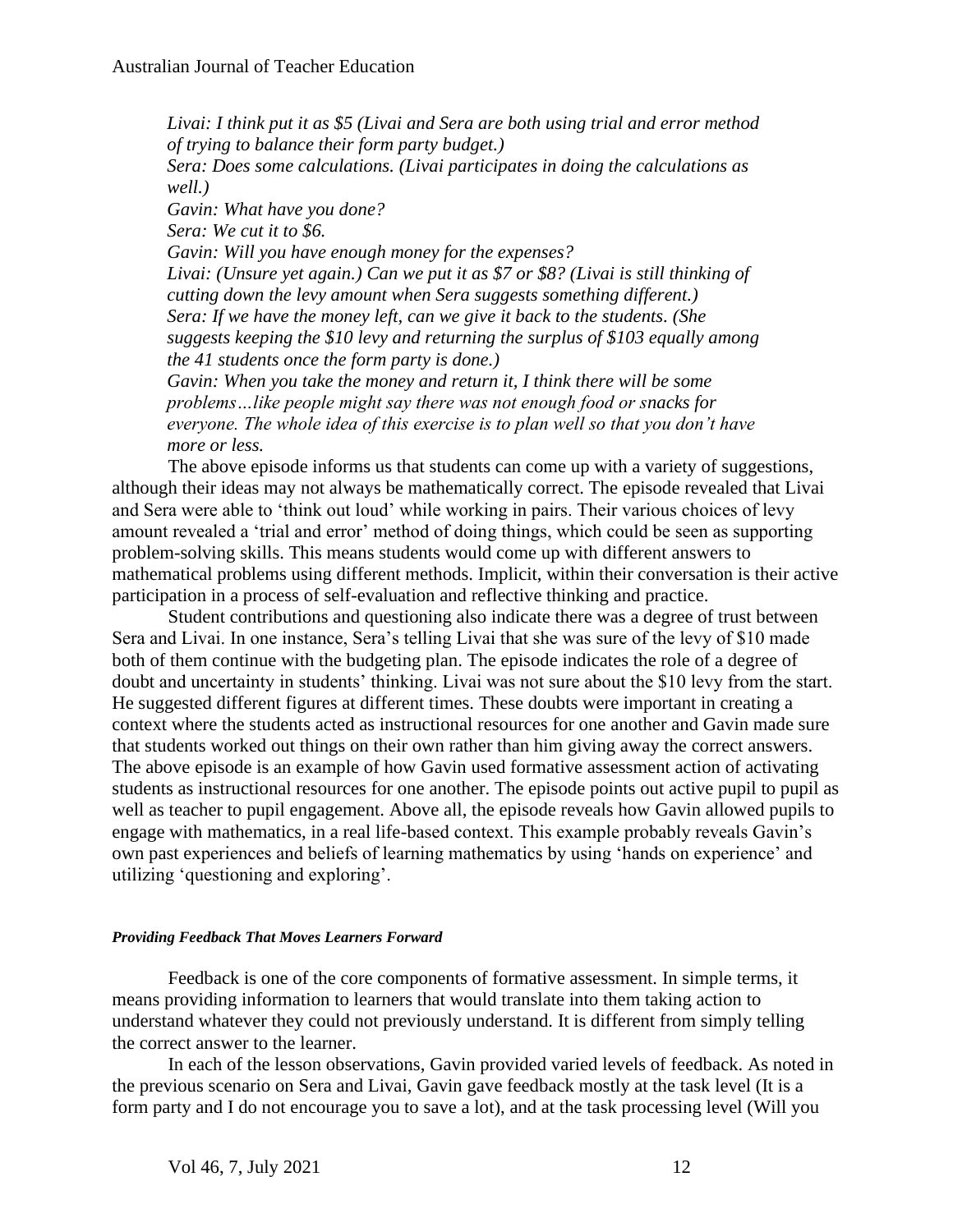have enough money for the expenses? The whole idea of this exercise is to plan well so that you don't have more or less.) This type of feedback was also noticed in another lesson observation with different paired male and female students (Jay and Kala) working on simplifying a ratio of watermelon to water.

*Kala: Watermelon to water. (Read out the line from the activity question.) Jay: Watermelon is 200 and water is 100 (While Kala writes down the numerical expression.) Kala: So the ratio would be 200:100. (Kala writes as she speaks.) Kala: So in order to find a ratio in its simplest form, we need to find a number which goes into both these numbers. What are the factors? Jay: Factors? (Looks confused) Gavin: Can you explain what have you done so far? Kala: We have written both numbers as (200:100). Gavin: Well, that's okay. But what do you do now? Can you think of the highest common factor?*

As Gavin moved around the class, he continued to provide feedback about the task as well as feedback focusing on the processes that could help students complete the task at hand. Gavin provided some degree of feedback targeted at self-regulation during the process of selection of entries for the portfolio. In one of the short conversations with the researcher after a lesson observation, Gavin shared his story on how students were selecting which entry to submit. He said that he had asked students to look at their work and decide for which entries they had worked hard and or produced work they were satisfied with, and which entries they liked the most. Such feedback could be especially useful in building a learner's self-confidence about his or her work. In one of the lessons, he gave feedback information to the whole class regarding selection of portfolio entries:

*You will decide on which entry to choose and place in your portfolio. Remember the criteria we have set for decision making. An activity where you have put in a lot of hard work; an activity which you enjoyed doing; an activity which you could write about; an activity that you felt happy about. Those are the criteria you need to look at. You need to select each entry as we go. Remember, the second entry is due tomorrow morning. (Gavin's Lesson Observation 2, 3rd June, 2015)*

In Gavin's final lesson observation, while encouraging students to do their short test corrections, he tried to motivate his class to use feedback information:

*This is the final entry for your portfolio assessment. This entry is not only about the test, but also about doing your corrections. I will give you half mark from the total mark available for each correction. For example, if you have got 2 marks worth of questions incorrect, I will give you half of that, which is 1 mark, if you submit a correct answer in your portfolio. (Gavin's Lesson Observation 2, 10th June, 2015)*

In this case Gavin was trying to make formative use of a summative test by engaging students in test corrections. In all the interactions, the researcher did not note Gavin giving feedback targeted at the individual self. However, on occasions he did give feedback as "good" or "excellent" during his whole-class teaching, which according to Hattie & Timperley (2007) appears to be the least effective type of feedback. Overall, it could be said that Gavin had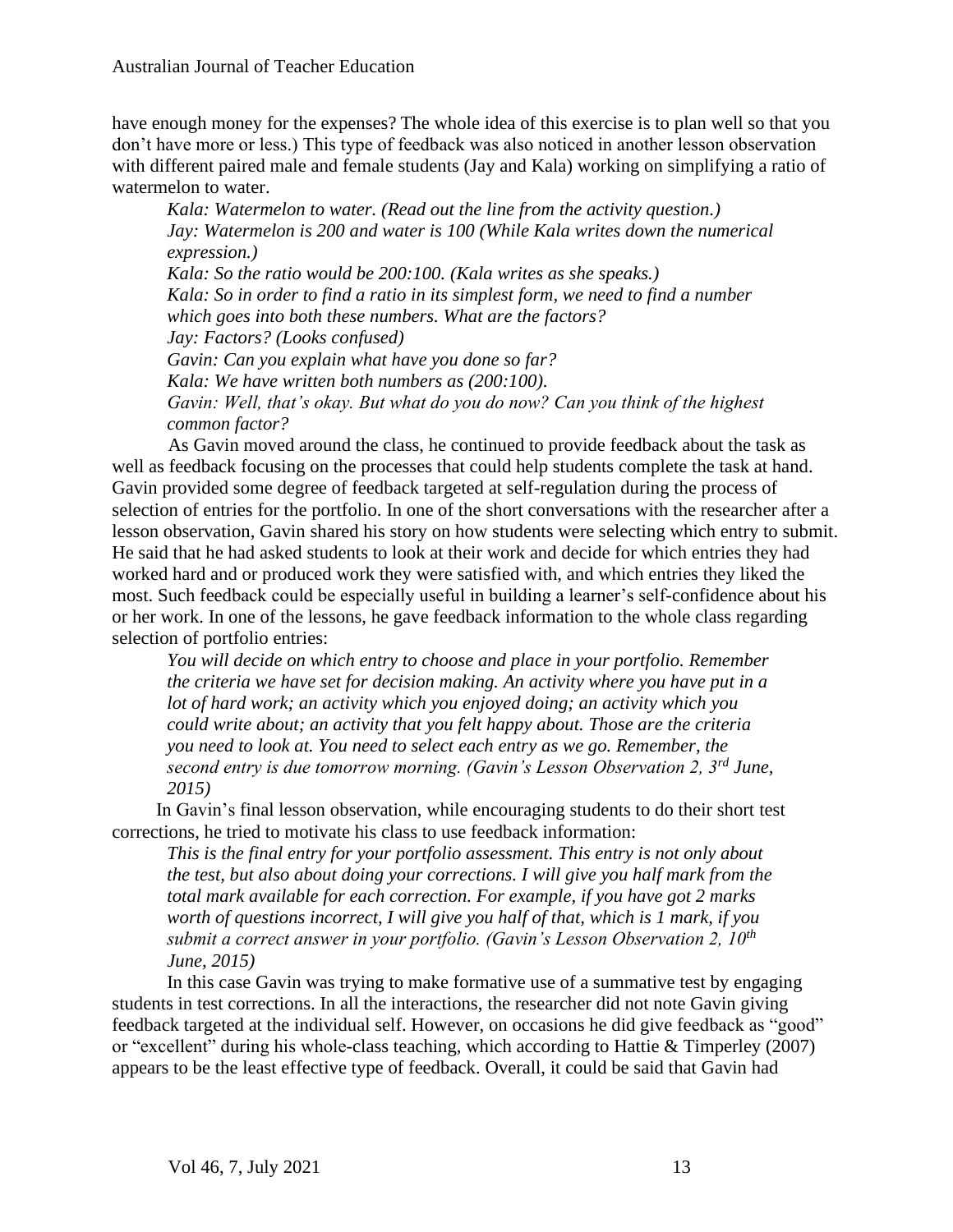provided appropriate feedback at all levels and had utilised the formative assessments actions well during his teaching.

## *Jenny's Case*

The classroom organization was similar to Gavin's classroom set up, the only difference being that there was more space in Jenny's classroom given a relatively smaller class roll. Jenny's Year 9 class had 27 students with 12 males and 15 females. Although the same topic was under study, it was not possible to observe exactly the same lessons in Gavin's and Jenny's classrooms.

#### *Clarifying and Sharing Learning Intentions and Criteria for Success*

In the first class observation, Jenny went straight into the portfolio assessment handout which she had earlier distributed. She began the class by asking the class to refer to this handout. She asked, 'Has anyone done any research on what a portfolio is?" The class was generally quiet and one student replied: "A file where we put all our assessments". Then Jenny told the class that the topic on which they will be assessed using a student portfolio was Measurements. Her introduction to the portfolio assessment was quite ordinary as captured in the following words:

*Five different assessment criteria are given. We will do each one as we go. The first is a budget. Next is hire purchase. Three is a group activity. Four is a short test. Five is a personal story. I will give you a file and you will put each of your portfolio assessment in the file each week. (Jenny's Lesson Observation 1, 18th May, 2015)*

From this lesson observation, it could be inferred that Jenny was more focused on the content of the portfolio. Her introduction to portfolio assessment had incidents of her getting into the details of budgeting or hire purchase, as if she was teaching a lesson on budget and hire purchase. Nevertheless, at times, she did focus on students reflecting on their learning. She said, "What have you done, what did you like the most? What good things did you come across, and what things did you not like or understand well– you will need to put this in your reflection". However, she did not mention things such as writing a short paragraph for each entry. Her idea of reflection was linked to a separate entry number five given in the portfolio assessment criteria. Furthermore, her discussion on portfolio assessment did not include anything on 'students selecting a given activity' from a number of activities they would have done. In two other lessons, it was evident that Jenny was too focused on the content of the portfolio and she failed to begin her lessons with a short episode of sharing the learning criteria explicitly to her class, and explaining what the criteria for success would be for each entry in the portfolio assessment. For example, in the lesson on test corrections, she said, "Yesterday, I gave you the correct answers" and "I want you to do your corrections in this class". In summary, Jenny did not make the learning criteria explicit, both for her individual lessons, and also for the overall portfolio assessment, in a manner suitable for her class to get a clear picture of what was going to be involved. Jenny's focus on 'content' of the portfolio and 'correct answers' while doing corrections with students aligns well to her personal beliefs about teaching mathematics.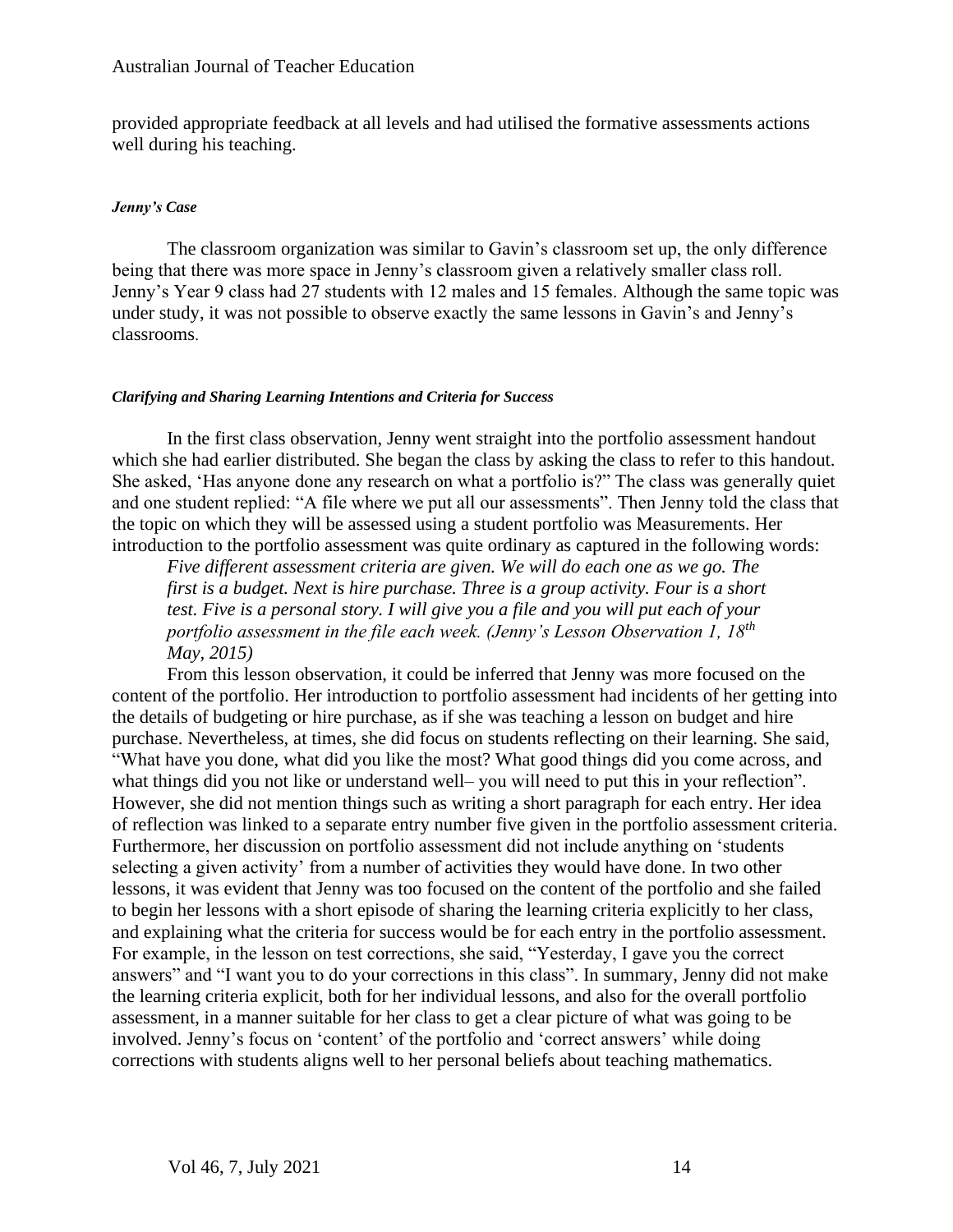#### *Activating Students as Instructional Resources*

In all three lessons, this element in Jenny's teaching was observed as emerging. Although in her second lesson observation she had set a group activity on 'family budget', there was a lot of chaos in terms of getting the groups organized and in getting the students to work together. One of the reasons could have been that her class activity on family budget was not well thought through. For example, she gave one scenario of parents' income to all the groups, and worked out the total income herself on the blackboard. From there, she left students to decide how the family would spend the total income. Students worked in groups of five. It could be said that the group work was nothing more than preparing a 'shopping list', and students were not involved in any deeper mathematical thought. The idea of having five students in a group was not working out well as students were calling out their own suggestions to go in the 'shopping list'. The following exchange was recorded:

*Jenny: You have got a total income of \$250. How will you spend it? Student 1: Food Student 2: Rice, oil (stating quantity in kilograms and litres) Student 3: (states some more items) Student 1: No, that's enough for the food. Student 2: Transport, bills? Student 1: \$20 for transport and \$50 for the bills. Student 3: That adds to \$134.*

Unlike Gavin's lesson on preparing a class party budget, this episode revealed how Jenny's students were merely listing items and learning how to add the items. Once they found that their expenses fell below the total income, each student suggested ways to increase the expenses, such as 'movies' or 'dinner out' in order to get a closer figure. The budget activity could have been organized in a better way so as to engage students in more meaningful mathematics. In the other two lessons, there was not much evidence of the teacher activating students as instructional resources for one another in meaningful ways.

#### *Providing Feedback that Moves Learners Forward*

It could be noted from Jenny's work that her view of feedback was more about 'telling' rather than giving any feedback focused on the task. Because she was unable to generate effective classroom discussions, as seen in the episode discussed above, her feedback was mostly focused on task (giving answers to the whole class) or the self (saying remarks such as 'good'). She tried to maintain authority in her class, and only a select few would ask her any questions or would respond to her questions. In the lesson observation diary notes from the 22<sup>nd</sup> May classroom activity on budget, the following observations were noted: "Family budget scenario is given in the handout. Teacher works out income on the blackboard. Teacher lists some examples of expenses on the blackboard. Teacher even does a sample budget on the board. Teacher answers most of her questions herself".

Another example of a lack of feedback in her lessons was related to the third classroom observation on 'test corrections'. The following narrative account sums up Jenny's ways of providing feedback:

*Yesterday, I gave you the correct answers. What was the answer for question 1 (students respond by calling out 'C'); number two (students call out 'A');*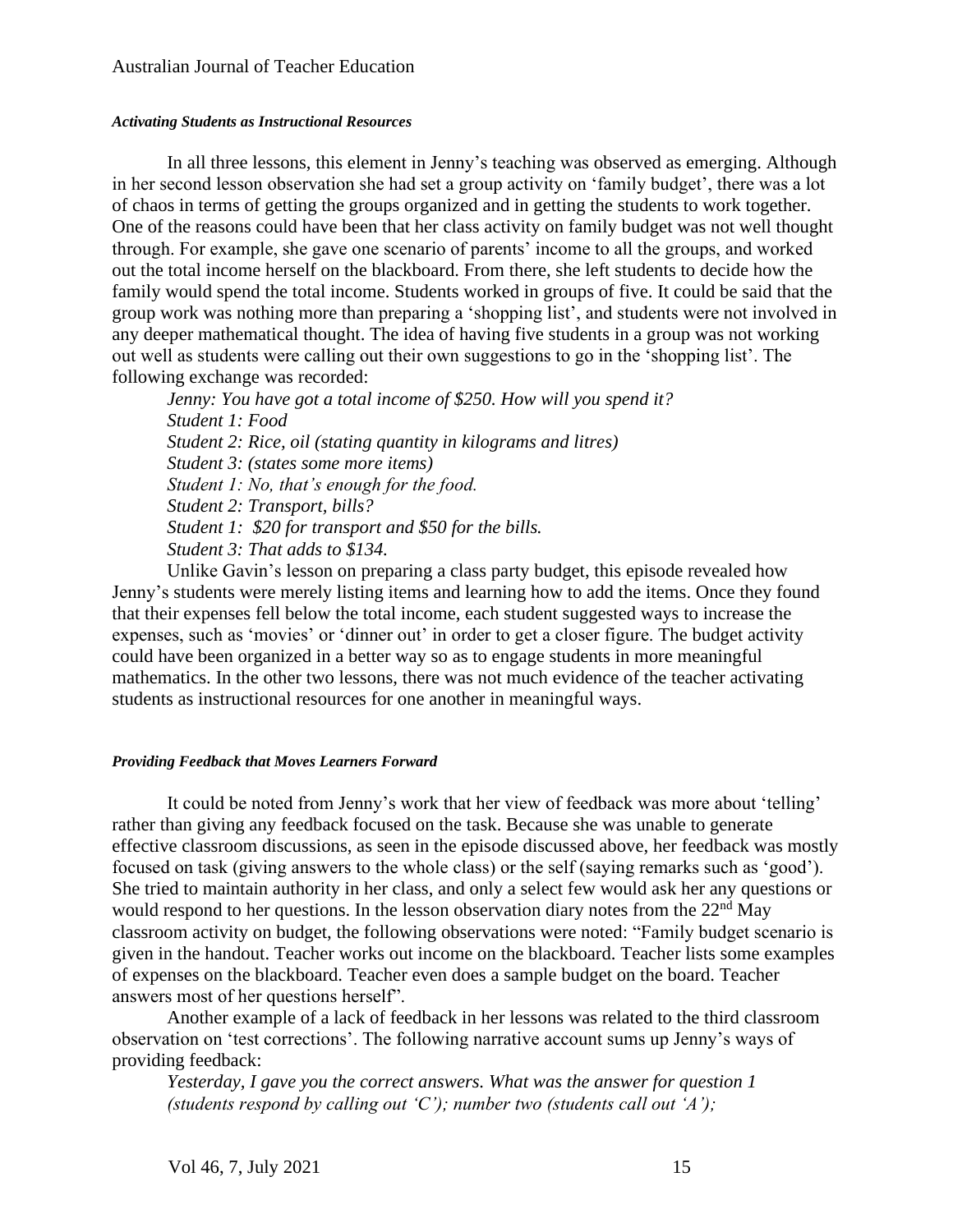*number 3 (students call out 'B'); number 4 (students call out 'C'), and number five (students call out 'D'). Right! Those are the correct answers. If you have got any wrong, do your corrections. Do your corrections now.*

In the above episode, Jenny seems to be interested in only the correct answers. She called out the correct answers and then asked students to do their corrections. She could have involved students in more meaningful ways of doing test corrections, for example, by asking students to provide explanations on why they circled the incorrect choice in the five multiple choice items. In other instances, she would ask students questions such as "do you have any questions class?" or "anything else class?" Such questioning unfortunately did not lead to any meaningful feedback to the students. In summary, Jenny generally failed to develop effective teaching and learning scenarios that could provide the medium for eliciting useful information, which then could be provided as feedback to students. One of the reasons could be that Jenny seemed too focused on the coverage of content, and the completion of the portfolio assessment. Another reason could be a lack of pedagogical content knowledge as revealed in implementation of the budget activity. From her lesson observations, it can be said that the portfolio assessment was not fully integrated with the classroom teaching and learning, and student activities were not well implemented at the classroom level.

## **Discussion**

Gavin's case represents the first example of consistency between a teacher's beliefs and his or her classroom practice. In mathematics education literature, however, this is not a new finding. Previous studies have shown varying degrees of consistency (Thompson, 1992; Beswick, 2006) or varying degrees of inconsistencies (Raymond, 1997). What appears to be valuable in this research is the added dimension of 'assessment beliefs'. Previous studies had investigated teachers' espoused beliefs about the nature of mathematics and their classroom practices. In this study, a dimension of teachers' beliefs about how to assess mathematical learning was included, together with beliefs about teaching. The findings from Gavin's case study suggest consistency between teachers' beliefs about teaching and assessment. These beliefs seem to be reflected in Gavin's classroom practices. Gavin espoused constructivist beliefs about mathematics teaching and learning. He held strong beliefs about assessment *for* learning as well. These two beliefs were constantly reflected in Gavin's teaching and assessment practices. His classroom practice reflected what his espoused beliefs were. Gavin's case is comparable to Angela's lesson in the Marshall and Drummond (2006) study. The authors argue that Angela's lessons were based on the spirit of assessment for learning that reflected a "high organization based on ideas" (p. 137) where the main aim was promoting student learning.

Jenny's case is another example of consistency between a teacher's beliefs about teaching and assessment, and their classroom practice related to assessment. Jenny believed that mathematics is best learned (and taught) using traditional approaches. During the initial interviews, she showed no understanding of assessment *for* learning, while showing strong views towards testing. In her classroom, she found difficulties implementing formative assessment using the criteria suggested by the Black and Wiliam (1998). Based on the Marshall and Drummond (2006) classification, Jenny's practice resembled the 'letter' of assessment for learning and lacked the true spirit of formative assessment. While Jenny and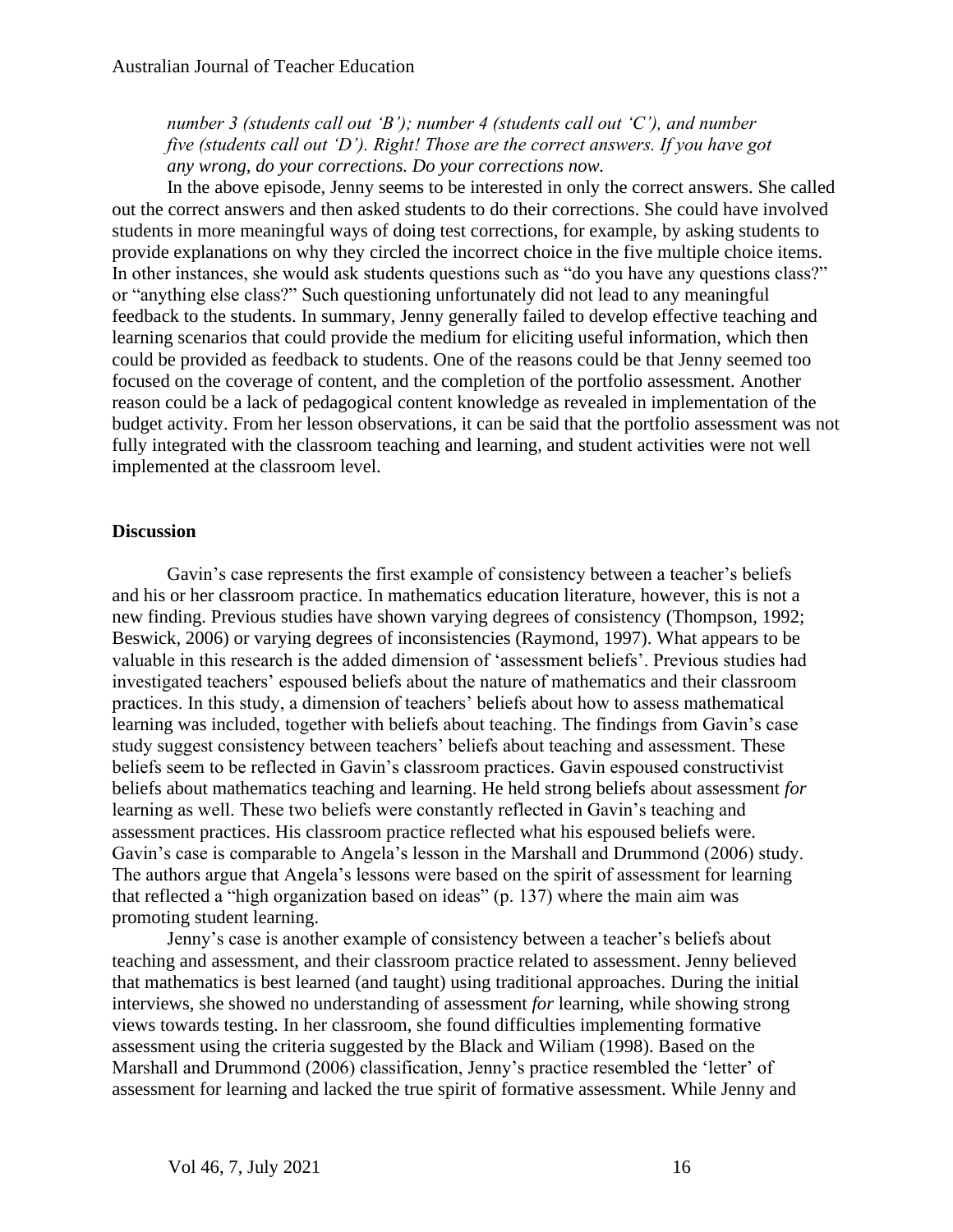Gavin both attended a two-day professional learning intervention on formative assessments, Jenny showed an emerging understanding of implementing formative assessment actions in her classroom. Gavin, who was more experienced than Jenny, had utilised formative assessment actions well in his teaching.

## **Conclusion and Implications**

The first aim of this study was to explore teachers' beliefs in relation to teaching and assessment. Gavin held constructivist beliefs about both dimensions. Jenny, on the other hand, held mostly traditional beliefs about assessment. She showed glimpses of constructivist beliefs about teaching, but these were predominantly overshadowed by her traditional beliefs. This study noted consistency between teachers' beliefs about teaching and their beliefs about assessment. The findings reassert the important role of teachers' beliefs in filtering and shaping their actions (Brown, 2018). However, given that the study involved only two teachers, it is difficult to comment on what factors lead to teachers holding different beliefs. As pointed out by Brown (2018), teachers' beliefs about assessment are influenced by the curriculum and the social norms within which teachers work. However, the current study notes that both the teachers held different beliefs about assessment even though they worked within a formal examination system.

The second aim of this study was to explore how well do teachers utilise formative assessment strategies during teaching. The findings suggest that Gavin made very good use of formative assessment actions in all lessons that were observed. The episodes from Gavin's lesson confirm that Gavin was able to utilise these formative assessment strategies with much ease. Jenny's lesson on the other hand, showed glimpses of formative assessment strategies. On some occasions, it seemed that Jenny was struggling to strike a balance between her personal beliefs and experiences about effective teaching and use of assessment strategies such as questioning and feedback and the professional learning acquired during the learning intervention. Jenny's actions in the classroom reflected her beliefs about teaching and assessment. Jenny's beliefs about teaching were dominated by actions such as 'doing lots of practice examples and exercises' in order to 'pass examinations'. Gavin's assessment practices align well with teachers' practices in New Zealand where there is a strong desire to identify students' learning needs and act upon these needs. On the other hand, Jenny's practices seem to be associated with Confucian approaches to learning, where formal tests are seen as a legitimate method of assessment (Brown, 2018).

The final aim of the study was to explore the relationship between teachers' beliefs and their classroom practices. Classroom practices of the two teachers were explored using formative assessment strategies proposed by Black and Wiliam model of formative. This model proved useful for the current study because it is intertwined with elements of good teaching and assessment. The findings suggest possible links between teachers' espoused beliefs and their classroom practices related to assessment. In terms of the relationship between beliefs and practices, it must be noted that such findings are subject to obvious limitations that any case study approach presents. The relationship is based on two case studies and limited classroom observations and is by no means intended as generalisable. In addition, portfolio assessment was a new idea for both Gavin and Jenny. Whatever understanding of portfolios they had accumulated was through a two-day professional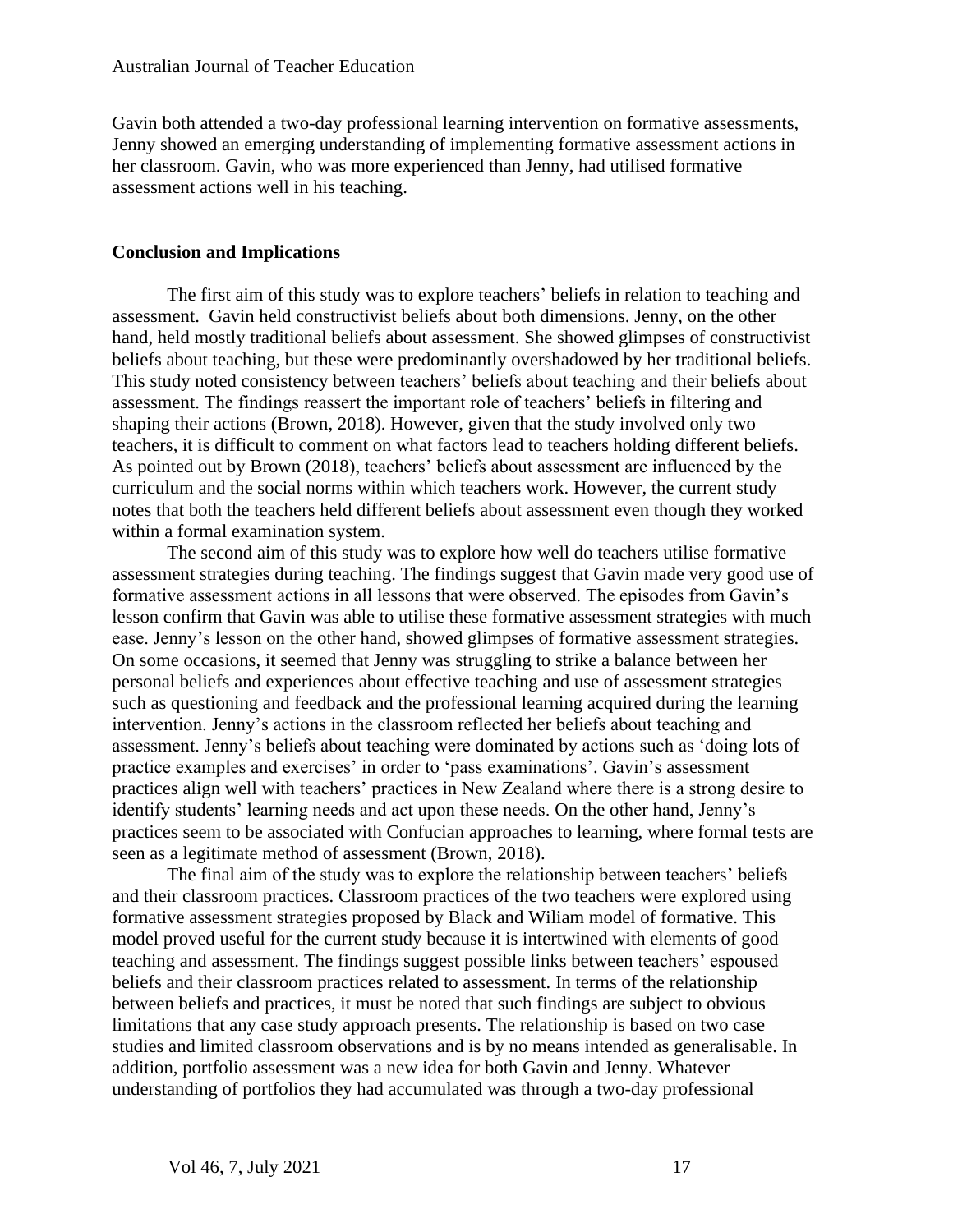learning intervention. Both had no prior experience with portfolio assessment. The findings of this study are only intended to pave a way for further exploration, given that the relationship between beliefs about assessment and classroom assessment practices is an area in need of further investigation, given the relative importance placed on teachers' beliefs.

The findings also suggest that portfolios can support assessment for learning inside the classrooms. As pointed out by the evidence gathered in our participants' classrooms, mainly in Gavin's case, portfolios provided an opportunity for teachers and students to incorporate the key formative assessment strategies, which may be missing in many ordinary mathematics lessons. Brown (2019; p. 6) claims that assessment for learning is "an insightful pedagogical practice that ought to lead to better learning outcomes and much more capable learners". This study has provided renewed support for this claim.

## **References**

- Beswick, K. (2012). Teachers' beliefs about school mathematics and mathematicians' mathematics and their relationship to practice. *Educational Studies in Mathematics, 79*, 127–147. <https://doi.org/10.1007/s10649-011-9333-2>
- Beswick, K. (2006). The importance of mathematics teachers' beliefs. *Australian Mathematics Teacher, 62* (4), 17–22.
- Blackburn, B. R. (2017). *Rigor and assessment in the classroom.* London, Routledge. <https://doi.org/10.4324/9781315677026>
- Black, P., & Wiliam, D. (2009). Developing the theory of formative assessment. *Educational Assessment, Evaluation and Accountability, 21*(1), 5-31. [https://doi.org/10.1007/s11092-](https://doi.org/10.1007/s11092-008-9068-5) [008-9068-5](https://doi.org/10.1007/s11092-008-9068-5)
- Black, P. & Wiliam, D. (1998). Inside the black box: Raising standards through classroom assessment. London: Kings College.
- Bonner, S. M. & Chen, P. P. (2019). *Systematic classroom assessment: an approach for learning and self-regulation.* London: Routledge.<https://doi.org/10.4324/9781315123127>
- Boz, T. (2008). Turkish pre-service teachers' beliefs about mathematics teaching. *Australian Journal of Teacher Education, 33* (5), 66–80. <https://doi.org/10.14221/ajte.2008v33n5.5>
- Brown, G. T. L. (2003). Teachers' instructional conceptions: Assessment's relationship to learning, teaching, curriculum, and teacher efficacy. Paper presented to the joint conference of the Australian and New Zealand Associations for research in education (AARE/NZARE), Auckland, NZ, November 28-December 3, 2003.
- Brown, G. T. L. (2004). Teachers' conceptions of assessment: Implications for policy and professional development. *Assessment in Education*, *11* (3), 301–318. <https://doi.org/10.1080/0969594042000304609>
- Brown, G. T. L. (2018). *Assessment of student achievement*. London: Routledge. <https://doi.org/10.4324/9781315162058>
- Brown, G. T. L. (2019). Is assessment for learning really assessment? Frontiers in Education, 4 (64).<https://doi.org/10.3389/feduc.2019.00004>
- Brown, G. T. L. & Hirschfeld, G. H. F. (2007). Students' conceptions of assessment and mathematics: Self-regulation raises achievement. *Australian Journal of Educational & Developmental Psychology*, *7*, 63–74.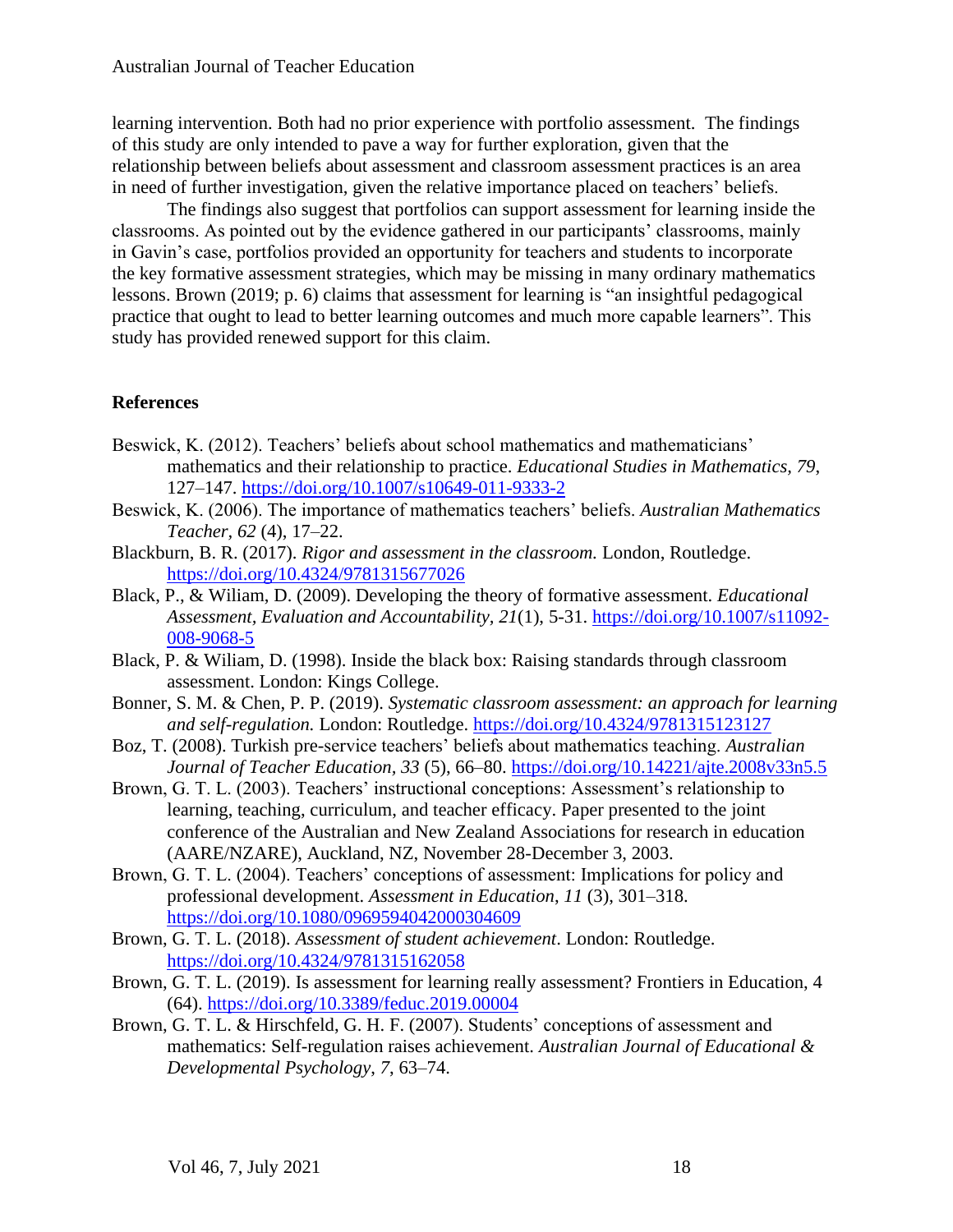- Carless, D. & Lam, R. (2014). Developing assessment for productive learning in confusioninfluenced settings. In C. Wyatt-Smith, V. Klenowski, & P. Colbert (Eds.), *Designing assessment for quality learning* (pp.167–182). NY: Springer. [https://doi.org/10.1007/978-94-007-5902-2\\_11](https://doi.org/10.1007/978-94-007-5902-2_11)
- Chambers, P. & Timlin, R. (2013). *Teaching mathematics in the secondary school*. London: Sage Publication.
- Cobb, P. (2007). Putting philosophy to work: Coping with multiple theoretical perspectives. In F. K. Lester, Jr. (Ed.), *Second handbook of research on mathematics teaching and learning* (pp 111–156). Charlotte, NC: Information Age Publishing.
- Cowie, B. (2005). Pupil commentary on assessment for learning. *The Curriculum Journal*, *16* (2), 137–151. <https://doi.org/10.1080/09585170500135921>
- Cowie, B. & Bell, B. (1999). A model of formative assessment in science education. Assessment in Education, 6 (1), 101–116. <https://doi.org/10.1080/09695949993026>
- Dayal, H. C. & Lingam, G. I. (2015). Fijian teachers' conceptions of assessment. Australian Journal of Teacher Education, 40 (8), 43–58. <https://doi.org/10.14221/ajte.2015v40n8.3>
- Dayal, H. C. & Lingam, G. I. (2017). Formative or Summative? How pre-service and practising teachers view forms of assessment. Directions: Journal of Educational Studies, 33 (1), 51 - 67.
- Dayal, H. C., Lingam, G. I., Sharma, L., Fitoo, B., Rombo, J. & Sarai, V. (2018). Primary school leaders' beliefs and practices on assessment. Asia Pacific Journal of Teacher Education. <https://doi.org/10.1080/1359866X.2018.1548692>
- Dayal, H. C., & Cowie, B. (2019). Professional Learning Intervention in Mathematics: A Case of Developing Portfolio Assessment. *Australian Journal of Teacher Education, 44* (2). Retrieved from<https://doi.org/10.14221/ajte.2018v44n2.7>
- Earl, L. M. & Timperley, H. (2014). Challenging conceptions of assessment. In C. Wyatt-Smith, V. Klenowski, & P. Colbert (Eds.), *Designing assessment for quality learning* (pp.325– 336). NY: Springer. [https://doi.org/10.1007/978-94-007-5902-2\\_20](https://doi.org/10.1007/978-94-007-5902-2_20)
- Heritage, M. (2014). The place of assessment to improve learning in a context of high accountability. In C. Wyatt-Smith, V. Klenowski, & P. Colbert (Eds.), *Designing assessment for quality learning* (pp.337–354). NY: Springer. [https://doi.org/10.1007/978-94-007-5902-2\\_21](https://doi.org/10.1007/978-94-007-5902-2_21)
- Hui, S. K. F. & Brown, G.T.L. (2010). *Contrasting teacher's espoused and enacted classroom assessment: Exploring Hong Kong Chinese teachers' conceptions of assessment.* Paper presented at The International Association for Educational Assessment (IAEA) 36<sup>th</sup> annual conference, Bangkok, Thailand.
- Harris, L. (2008). *Secondary teachers' conceptions of the purpose of assessment and feedback*. Paper presented to the Australian Association for Research in Education (AARE) Annual Conference, December 2008, Brisbane, Australia.
- Hattie, J. & Timperley, H. (2007). The power of feedback. *Review of Educational Research, 77* (1), 81–112.<https://doi.org/10.3102/003465430298487>
- Klenowski, V. (2002). Developing portfolios for learning and assessment: Processes and principles. NY: Routledge/Falmer. <https://doi.org/10.4324/9780203825921>
- Koehler,M. S. & Grouws, D. A. (1992). Mathematics teaching practices and their effects. In Grouws (Ed.). Handbook of research on mathematics teaching and learning (pp. 115– 126). New York: Macmillan.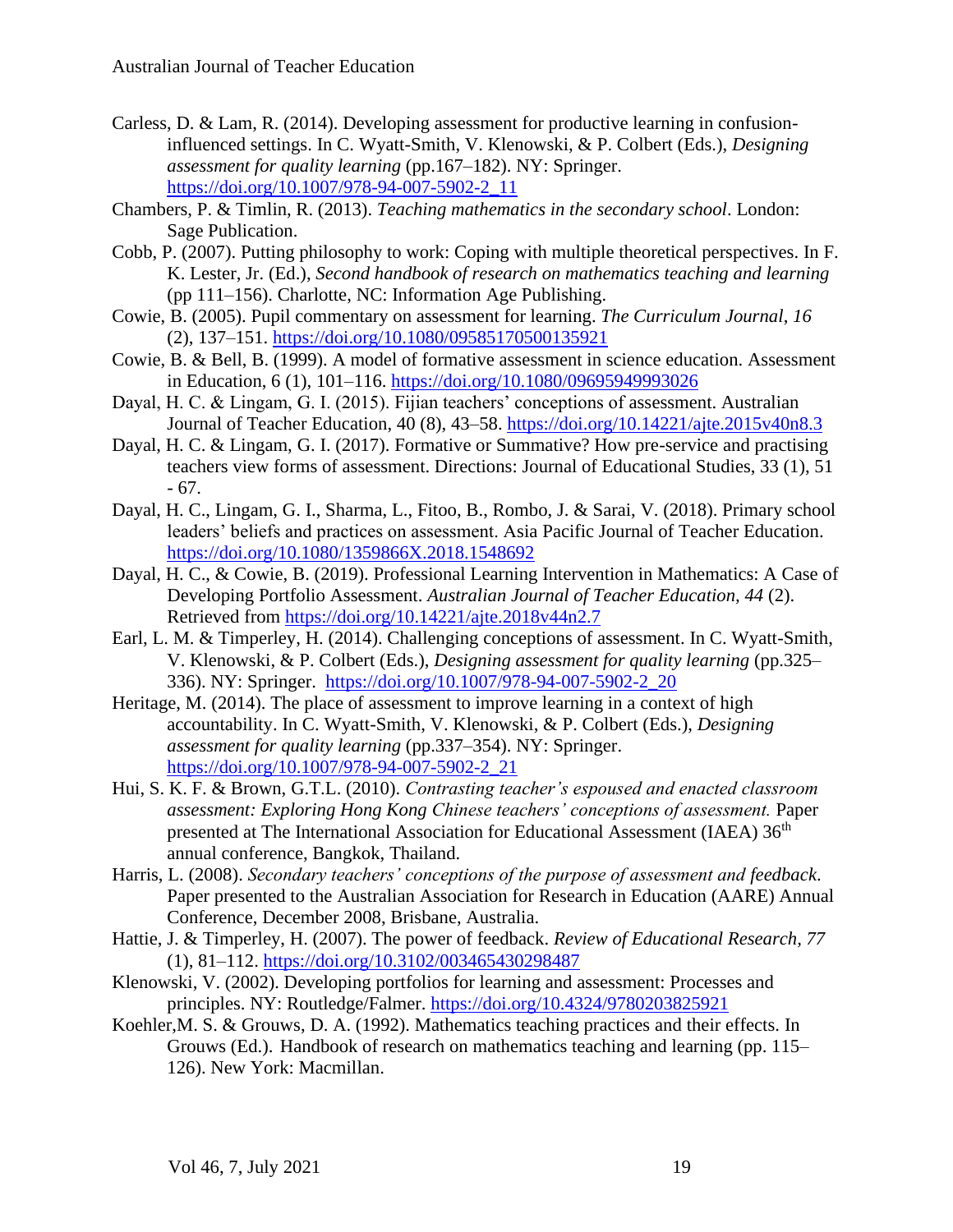- McDonough, A. & Clarke, B. (2005). Professional development as a catalyst for changes in beliefs and practice: Perspectives from the Early Numeracy Research Project. In P. Clarkson, A. Downtown, D. Gronn, M. Horne, A. McDonough, R. Pierce, & A. Roche (Eds.), Building connections: Theory, research and practice. Proceedings of the 28th annual conference of the Mathematics Education Group of Australasia (pp. 521–528). Sydney: MERGA.
- Lerman, S. (1983). Problem solving or knowledge centered: The influence of philosophy on mathematics teaching. *International Journal of Mathematical Education in Science and Technology, 14* (1), 59–66. <https://doi.org/10.1080/0020739830140109>
- Looney, A. (2014). Assessment and the reform of education systems: from good news to policy technology. In C. Wyatt-Smith, V. Klenowski, & P. Colbert (Eds.), *Designing assessment for quality learning* (pp.233–248). NY: Springer.
- Ly, B. H. & Brew, C. (2010). Philosophical and pedagogical patterns of beliefs among Vietnamese and Australian mathematics pre-service teachers: A comparative study. *Australian Journal of Teacher Education, 35* (2), 66–86. <https://doi.org/10.14221/ajte.2010v35n2.5>
- Marshall, B. & Drummond, M. J. (2006). How teachers engage with assessment for learning: Lessons from the classroom. *Research Papers in Education, 21* (2), 133–149. <https://doi.org/10.1080/02671520600615638>
- Murchan, D. & Shiel, G. (2017). *Understanding and applying assessment in education*. London: Sage
- NRC (National Research Council). (2000). How people learn: Brain, mind, experience, and school. Washington, DC: National Academies Press.
- NRC (National Research Council). (2001). *Adding it up: Helping children learn mathematics.* In J. Kilpatrick, J. Swafford, and B. Findel (Eds.). Mathematics Learning Study Committee, Centre for Education, Division of Behavioral and Social Sciences and Education. Washington DC: National Academies Press.
- NRC (National Research Council). (2005). *How students learn: Mathematics in the classroom*. Washington DC: National Academies Press.
- Nisbet, S. & Warren, E. (2000). Primary school teachers' beliefs relating to mathematics, teaching and assessing mathematics and factors that influence these beliefs. *Mathematics Teacher Education and Development.* 2, 34–47.
- Philipp, R. A. (2007).Mathematics teachers' beliefs and affect. In F. K. Lester, Jr. (Ed.), *Second handbook of research on mathematics teaching and learning* (pp 257–315). Charlotte, NC: Information Age Publishing.
- Popham, W. J. (2014). Looking at assessment through learner-coloured lens. In C. Wyatt-Smith, V. Klenowski, & P. Colbert (Eds.), *Designing assessment for quality learning* (pp.183– 194). NY: Springer.
- Raymond, A. M. (1997). Inconsistency between a beginning elementary school teacher's mathematics beliefs and teaching practice. *Journal for Research in Mathematics Education, 20* (5), 550–576. <https://doi.org/10.2307/749691>
- Smith, L.F., Hill, M.F., Cowie, B., & Gilmore, A. (2014). Preparing teachers to use the enabling power of assessment. In C. Wyatt-Smith, V. Klenowski, & P. Colbert (Eds.), *Designing assessment for quality learning* (pp. 303–323). NY: Springer. <https://doi.org/10.1007/978-94-007-5902-2>